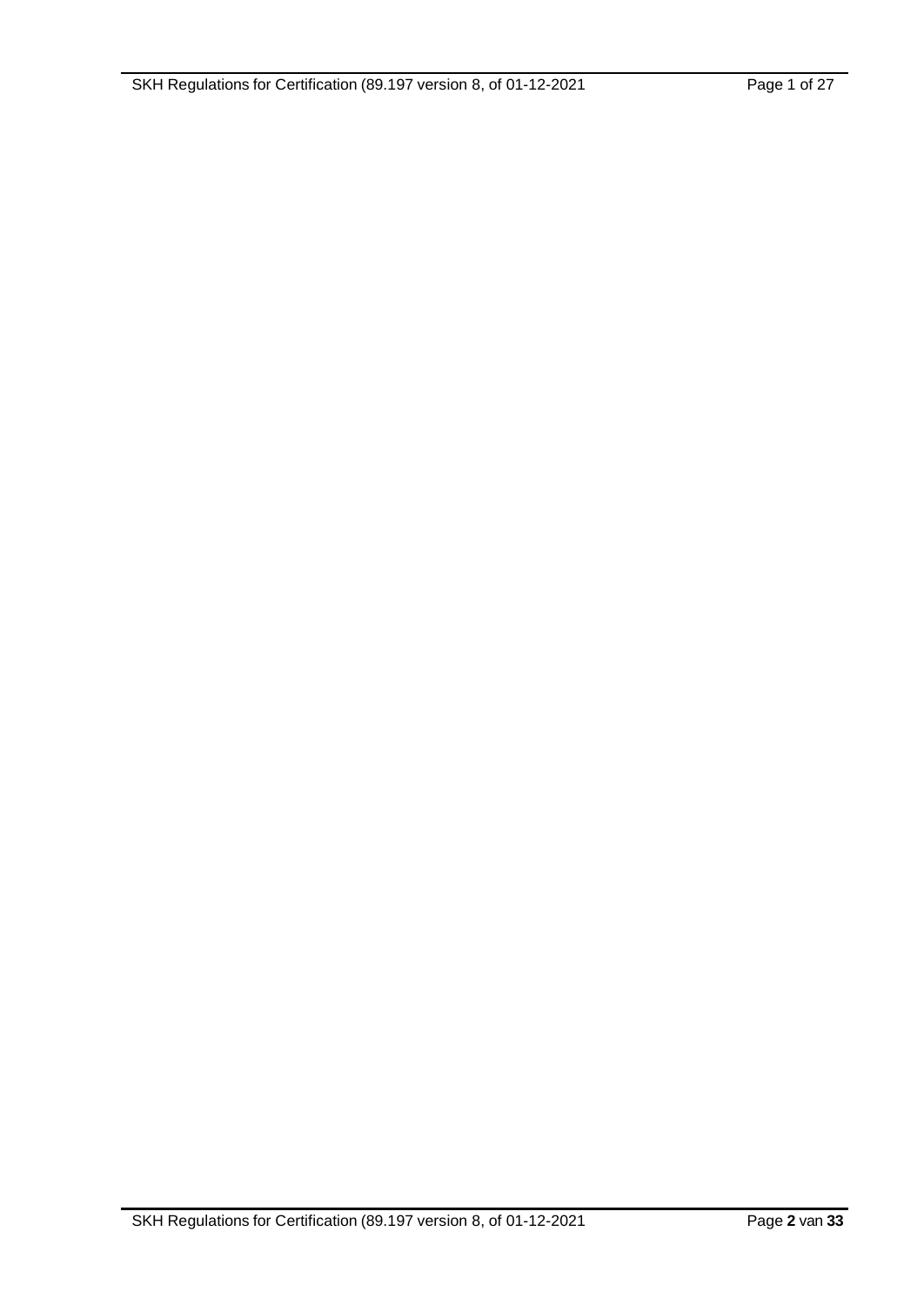

# **TABLE OF CONTENTS**

| 1.    |                                                                                |      |
|-------|--------------------------------------------------------------------------------|------|
| 1.1   |                                                                                |      |
| 1.2   |                                                                                |      |
| 1.3   |                                                                                |      |
| 1.4   |                                                                                |      |
| 1.4.1 |                                                                                |      |
| 1.4.2 |                                                                                |      |
| 1.4.3 |                                                                                |      |
| 1.4.4 |                                                                                |      |
|       |                                                                                |      |
| 1.5   |                                                                                |      |
| 1.5.1 |                                                                                |      |
| 1.5.2 |                                                                                |      |
| 1.5.3 |                                                                                |      |
| 1.5.4 |                                                                                |      |
| 1.5.5 |                                                                                |      |
| 1.5.6 |                                                                                |      |
| 1.5.7 |                                                                                |      |
| 1.6   |                                                                                |      |
|       |                                                                                |      |
| 2.    | 11<br><b>INTRODUCTION</b>                                                      |      |
| 2.1   |                                                                                |      |
| 2.2   |                                                                                |      |
| 2.3   |                                                                                |      |
| 2.3.1 |                                                                                |      |
| 2.3.2 |                                                                                |      |
| 2.3.3 |                                                                                |      |
| 3.    | <b>BOARDS</b><br>15                                                            |      |
| 3.1   |                                                                                |      |
| 3.2   |                                                                                |      |
| 3.3   |                                                                                |      |
| 3.3.1 |                                                                                |      |
| 3.3.2 |                                                                                |      |
|       |                                                                                |      |
| 4.    | PRESCRIBED DOCUMENTS 16                                                        |      |
| 4.1   |                                                                                |      |
| 4.1.1 |                                                                                |      |
| 4.1.2 |                                                                                |      |
| 4.1.3 |                                                                                |      |
|       | SKH Regulations for Certification (89.197 version 8, of 01-12-2021<br>3 van 33 | Page |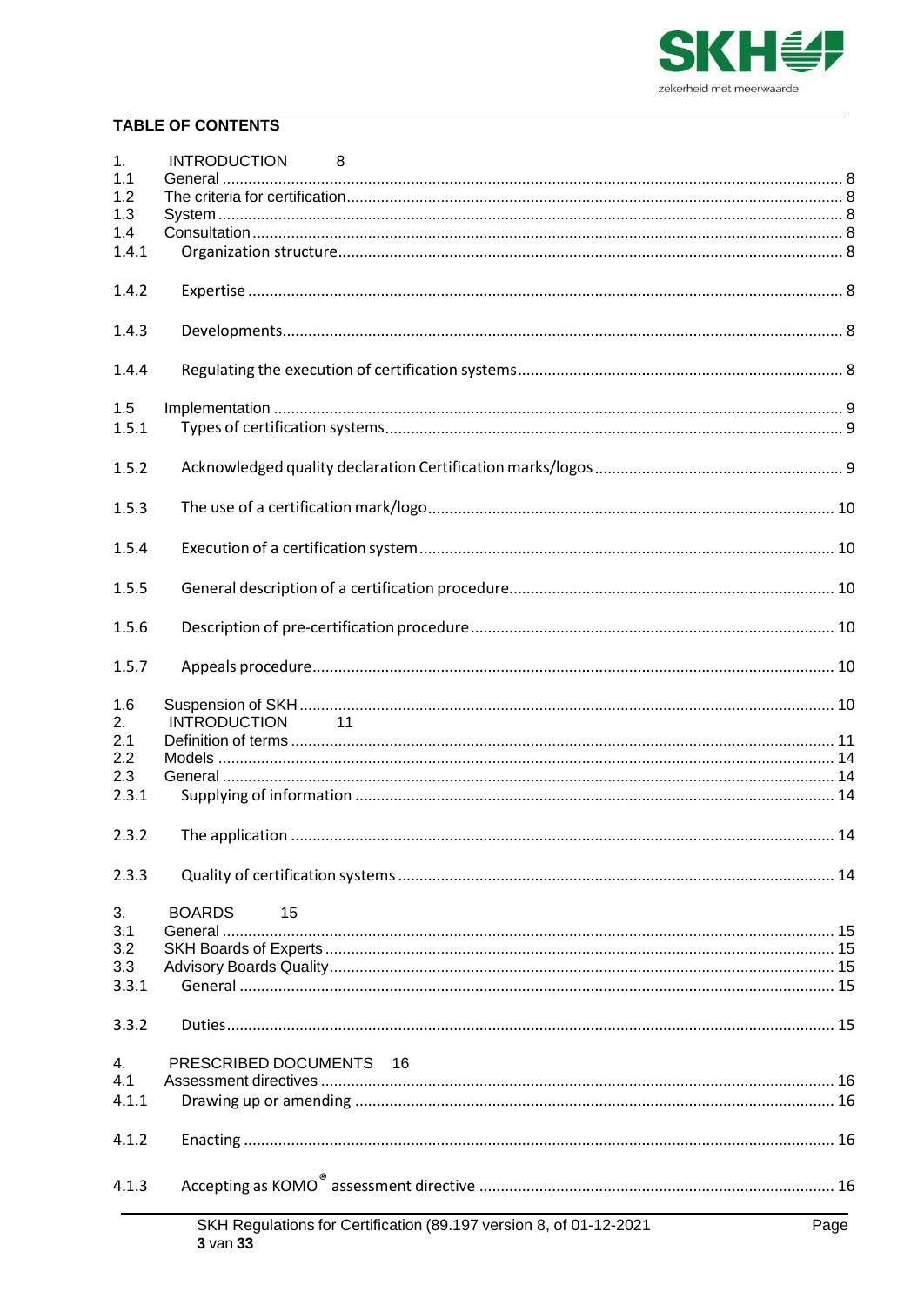

| 4.1.4 |                                                                                                    |  |
|-------|----------------------------------------------------------------------------------------------------|--|
| 4.1.5 |                                                                                                    |  |
| 4.1.6 |                                                                                                    |  |
| 4.2   |                                                                                                    |  |
| 4.2.1 |                                                                                                    |  |
| 4.2.2 |                                                                                                    |  |
| 4.2.3 |                                                                                                    |  |
| 4.3   |                                                                                                    |  |
| 5.    | PROCEDURE TO OBTAIN AN SKH QUALITY DECLARATION 18                                                  |  |
| 5.1   |                                                                                                    |  |
| 5.2   |                                                                                                    |  |
| 5.2.1 |                                                                                                    |  |
| 5.2.2 |                                                                                                    |  |
| 5.3   |                                                                                                    |  |
| 5.3.1 | Pre-certification inspection in case of product and process certification, as well as attestation, |  |
|       |                                                                                                    |  |
|       |                                                                                                    |  |
| 5.3.2 | The initial audit of a management system (ISO 9001, ISO 14001, PEFC forest management and          |  |
|       |                                                                                                    |  |
| 5.3.3 |                                                                                                    |  |
| 5.3.4 |                                                                                                    |  |
| 5.4   |                                                                                                    |  |
| 5.4.1 |                                                                                                    |  |
| 5.4.2 |                                                                                                    |  |
| 5.4.3 |                                                                                                    |  |
| 5.5   |                                                                                                    |  |
| 6.    | 21<br><b>CERTIFICATION</b>                                                                         |  |
| 6.1   | Basis for certification agreement (can also be read as the accepted quotation)  21                 |  |
| 6.2   |                                                                                                    |  |
| 6.2.1 |                                                                                                    |  |
| 6.2.2 |                                                                                                    |  |
| 6.3   |                                                                                                    |  |
| 6.3.1 | In case of attestation and product or process certificates and registration ISPM15 21              |  |
|       |                                                                                                    |  |
| 6.3.2 |                                                                                                    |  |
| 6.3.3 |                                                                                                    |  |
| 6.3.4 |                                                                                                    |  |
|       | $\frac{1}{2}$                                                                                      |  |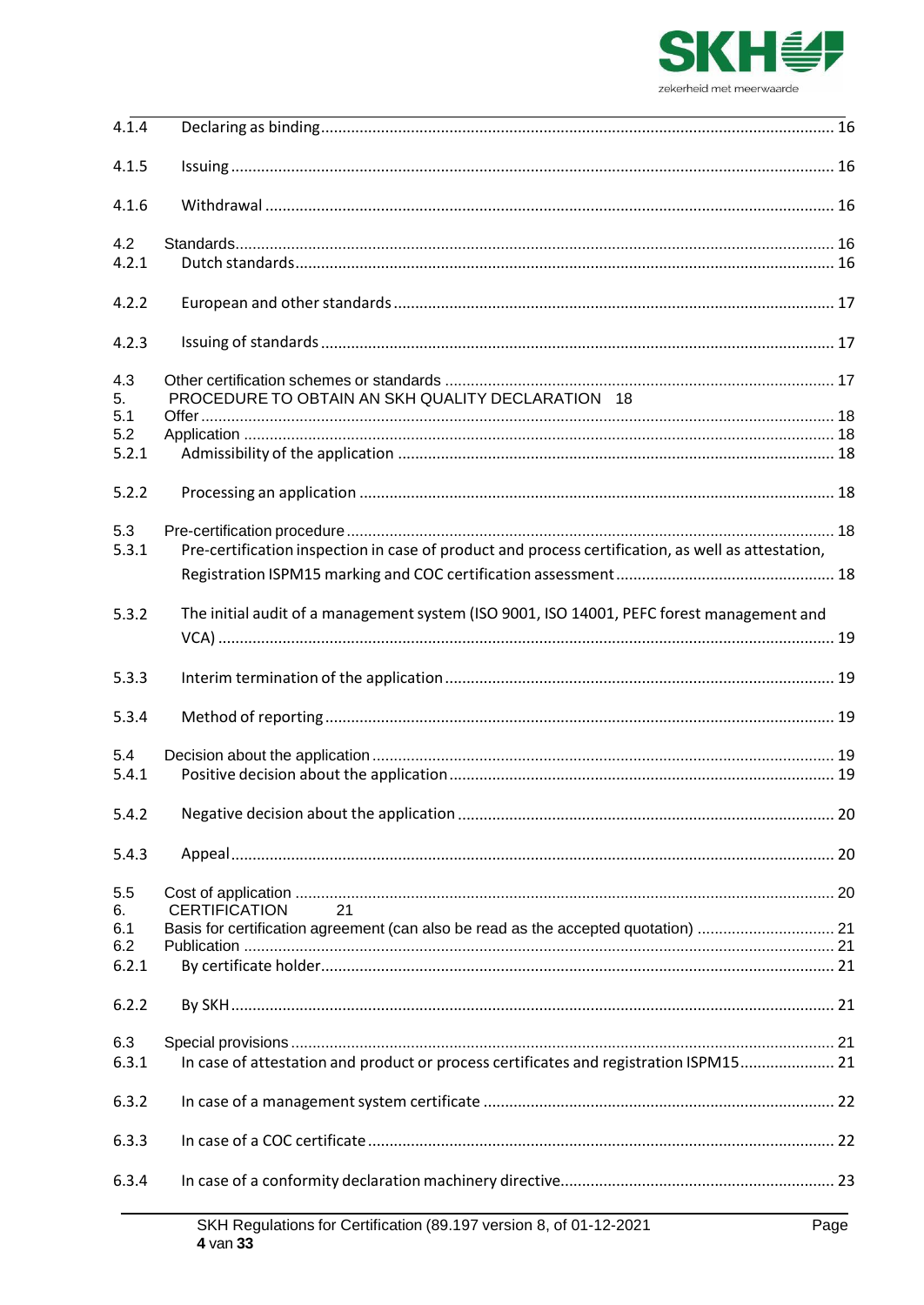

| $6.\overline{4}$ |                                                                                     |      |
|------------------|-------------------------------------------------------------------------------------|------|
| 6.4.1            |                                                                                     |      |
| 6.4.2            |                                                                                     |      |
| 6.4.3            |                                                                                     |      |
| 6.4.4            |                                                                                     |      |
| 6.5              |                                                                                     |      |
| 6.5.1            |                                                                                     |      |
| 6.5.2            |                                                                                     |      |
| 6.6              |                                                                                     |      |
| 6.6.1            |                                                                                     |      |
| 6.6.2            |                                                                                     |      |
| 6.6.3            |                                                                                     |      |
| 6.6.4            |                                                                                     |      |
| 6.6.5            |                                                                                     |      |
| 6.7              |                                                                                     |      |
| 6.8              |                                                                                     |      |
| 6.8.1            |                                                                                     |      |
| 6.8.2            |                                                                                     |      |
| 6.8.3            |                                                                                     |      |
| 7.               | MAINTENANCE OF CERTIFICATE 27                                                       |      |
| 7.1              |                                                                                     |      |
| 7.1.1            |                                                                                     |      |
| 7.1.2            |                                                                                     |      |
| 7.1.3            |                                                                                     |      |
| 7.1.4            |                                                                                     |      |
| 7.2              | Dealing with complaints (not applicable to conformity declaration EC type study) 28 |      |
| 7.2.1            |                                                                                     |      |
| 7.2.2            |                                                                                     |      |
| 7.2.3            |                                                                                     |      |
| 7.2.4            |                                                                                     |      |
| 7.2.5            | Special provisions for VCA and/or environmental care certificate holders 29         |      |
| 7.3<br>7.4       |                                                                                     |      |
|                  |                                                                                     |      |
|                  | SKH Regulations for Certification (89.197 version 8, of 01-12-2021<br>$5$ van $33$  | Page |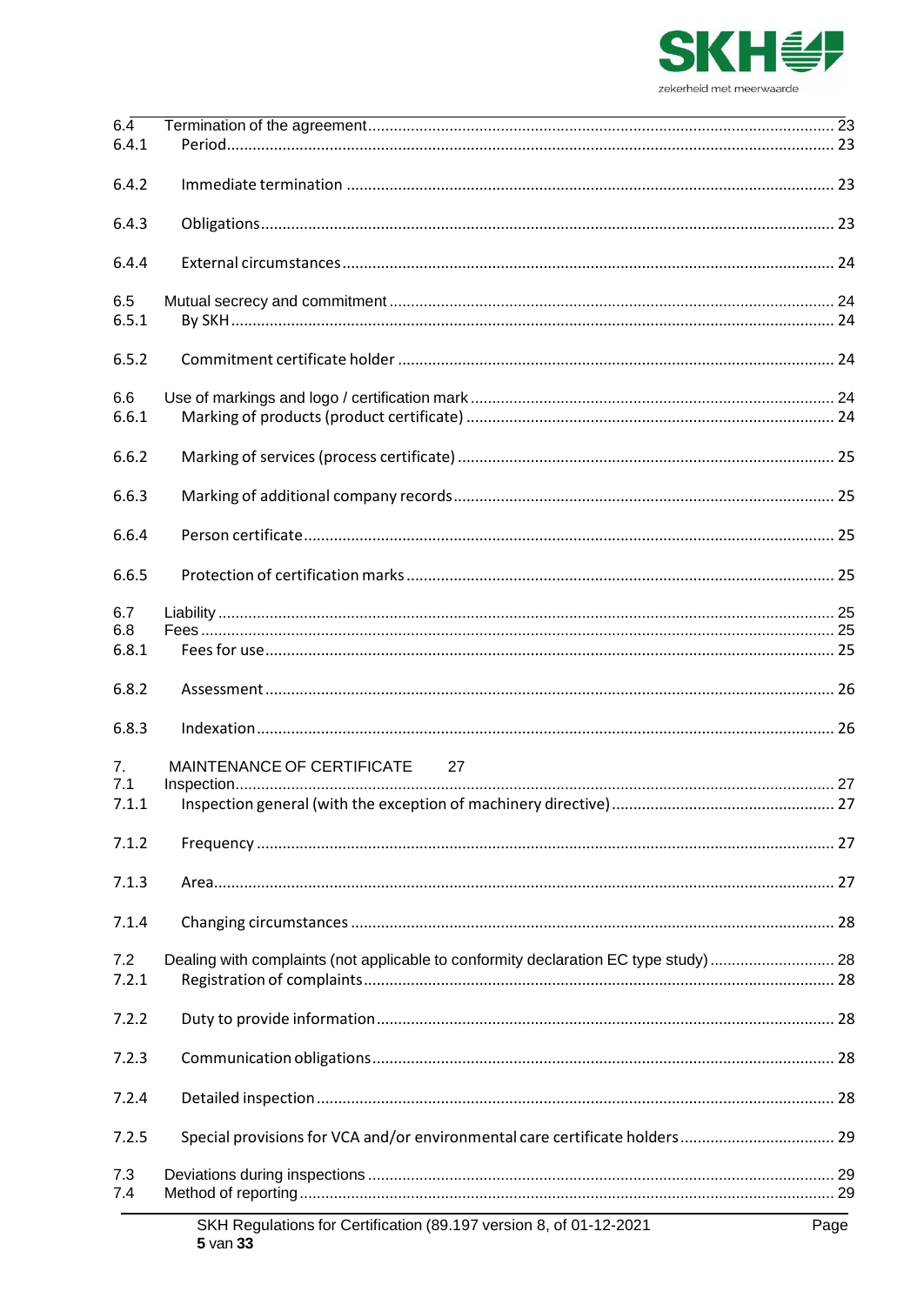

| 7.5.1<br>COMPLAINT / BOARD OF ARBITRATION / NOTICE OF OBJECTION (WITH THE EXCEPTION OF |  |
|----------------------------------------------------------------------------------------|--|
| 7.5.2<br>8.<br>MACHINERY DIRECTIVE, SEE CHAPTER 9) 31                                  |  |
|                                                                                        |  |
|                                                                                        |  |
| 8.1                                                                                    |  |
| 8.2                                                                                    |  |
| 8.3                                                                                    |  |
| 9.<br>APPEAL AND OBJECTION IN THE CONTEXT OF THE MACHINERY DIRECTIVE 32                |  |
| 9.1                                                                                    |  |
| 9.2                                                                                    |  |
| 9.3                                                                                    |  |
| 9.4                                                                                    |  |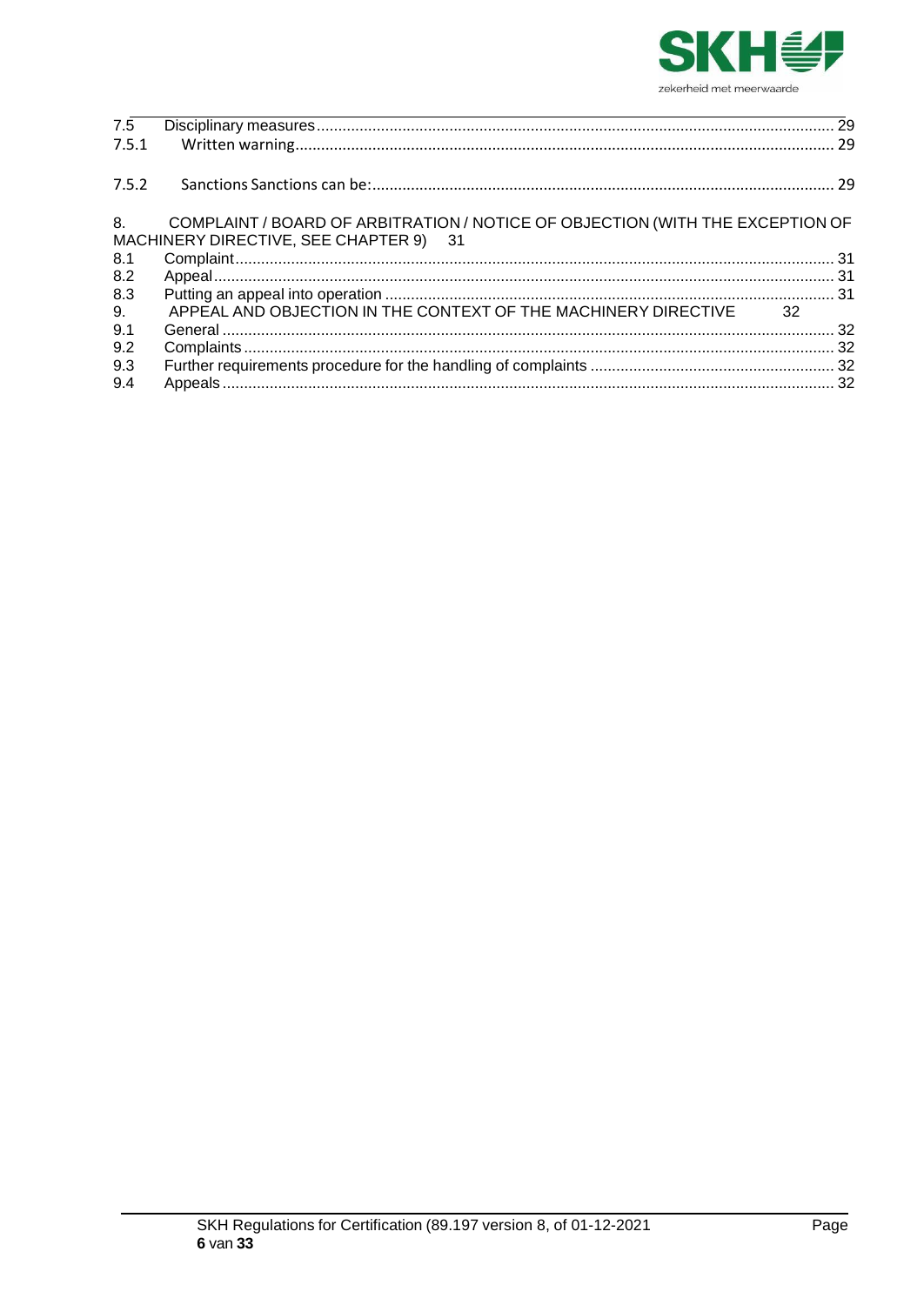

| 10. FINAL AND TRANSITIONAL PROVISIONS 33 |  |
|------------------------------------------|--|
|                                          |  |
|                                          |  |
|                                          |  |
|                                          |  |
|                                          |  |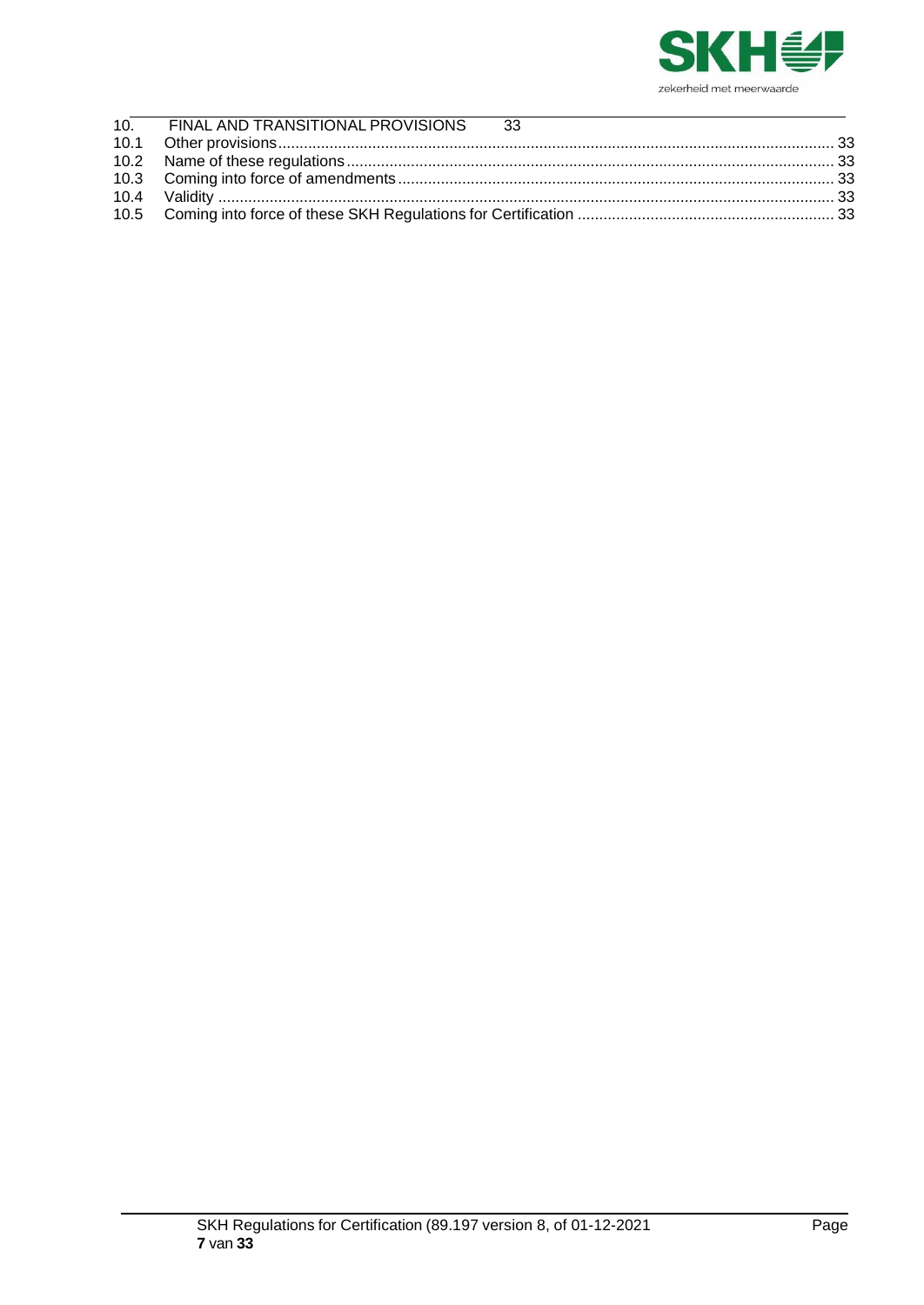

# <span id="page-7-0"></span>**1. INTRODUCTION**

# <span id="page-7-1"></span>**1.1 General**

SKH as certification body has set itself the objective, on behalf of and with the approval of the industrial (building) practice of developing and handling effective and well-functioning certification systems for the following determined directives:

- manufacturing of wooden building products;
- use of wooden building products;
- manufacturing and use of other products, whether or not applicable to the building industry;
- executing processes, whether or not for the purpose of building products;
- manufacturing and applying of furniture, building products for interior use and semi-manufactured products;
- assessing of used woodworking machinery and machinery being used;
- applying of management systems (such as quality, environment, and safety).

# <span id="page-7-2"></span>**1.2 The criteria for certification**

SKH complies with the criteria for certification as being laid down in these regulations. When applicable, SKH also complies with the criteria of the Council for Accreditation/ASI.

# <span id="page-7-3"></span>**1.3 System**

The SKH certification system is based on the following three pillars: consultation / execution / appeal.

## <span id="page-7-4"></span>**1.4 Consultation**

The optimal utilizing within an open and structured consultation of the collective expertise of suppliers and consumers of products/processes, independent persons, other persons concerned and SKH. Only in that way the principles for certification can be improved again and again. The meaning and the use of the quality declarations issued by SKH could increase in that way.

## <span id="page-7-5"></span>**1.4.1 Organization structure**

SKH has a clear structure with short and direct communication lines.

## <span id="page-7-6"></span>**1.4.2 Expertise**

The availability of the necessary expertise and skill within SKH for the benefit of the certification systems. SKH can also consult external experts.

# <span id="page-7-7"></span>**1.4.3 Developments**

The following of and getting into touch with national and international developments in the field of quality assessments and other forms of certification.

# <span id="page-7-8"></span>**1.4.4 Regulating the execution of certification systems**

The functioning of the certification systems and the conditions on which the applicants can be supplied with a quality declaration, are laid down in these regulations for the various forms of certification.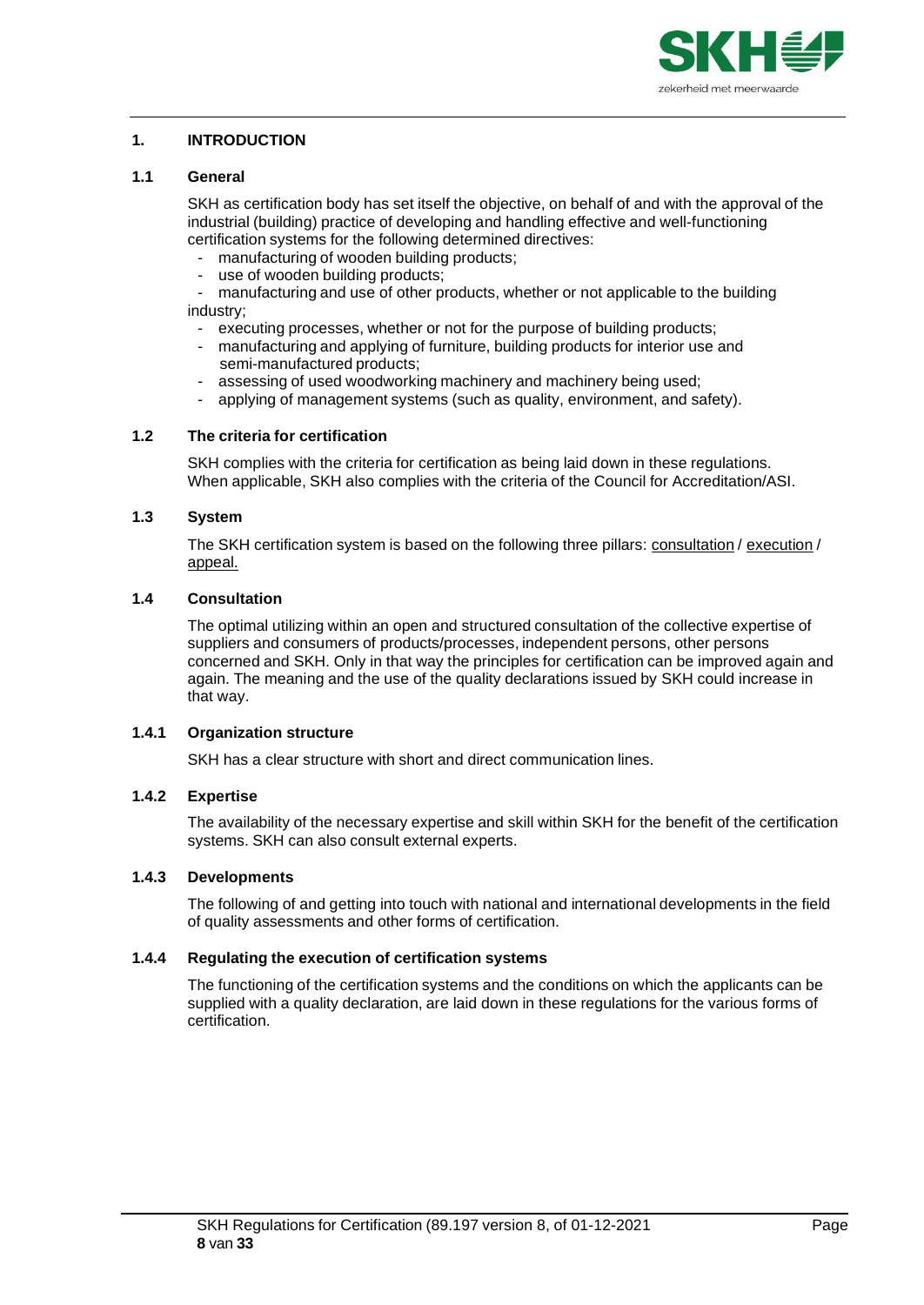

## <span id="page-8-0"></span>**1.5 Implementation**

# <span id="page-8-1"></span>**1.5.1 Types of certification systems**

The various certification systems and corresponding types of quality declarations are as follows:

# - *Product certification*

Certification of a product, resulting in a product certificate.

# - *Attestation*

Attestation – also called 'certification of design' (whether or not via prototype testing) – of a building product in an intended application, resulting in an attest.

- *Process certification* Certification of a process, resulting in a process certificate.
- *Chain of custody certification (COC)* Certification in respect of the chain of custody of a raw material or semi-manufactured product
- *Registration ISPM-15 marking*

Registration in respect of the chain of custody of a raw material or semi-manufactured product in respect of ISPM15.

**- STIP certification**

Certification of demonstrably responsibly produced timber

- *Management system certification* Certification of a management system, resulting in a management system certificate.
- *PEFC forest certification*
- Certification for sustainable forest management.

# **- Certificate related to CE label)**

A certificate indicating that SKH as Notified Body has assessed the product and/or production process control system in accordance with the applicable requirements and has determined that these are sufficient. The manufacturer may label the product CE, partly based on this certificate.

*- Person certification*

Certification of the competence of a person resulting in a person certification.

# <span id="page-8-2"></span>**1.5.2 Acknowledged quality declaration Certification marks/logos**

Multiple certification marks are at the disposal of SKH on behalf of quality declarations.

- 1. The specifically registered SKH certification mark/logo (for an SKH quality declaration, being issued on the basis of an assessment directive or another another normative document, where there is no question of a collective quality mark).
- 2. The logo KOMO<sup>®</sup>). SKH has a license agreement for the use of the collective building logo KOMO® with 'Stichting KOMO'.
- 3. The logo for FSC®-COC certification. For the use of this hallmark, an agreement has been concluded with the FSC
- 4. The logo for PEFC-COC forest certification. The certificate holder has entered into an agreement with the PEFC Council or National PEFC Governing Body for the use of this seal of approval.
- 5. Mark in accordance with ISPM 15. For the use of this hallmark, an agreement has been closed with PD.
- 6. STIP Mark for the use of this hallmark an agreement has been concluded with the SHR.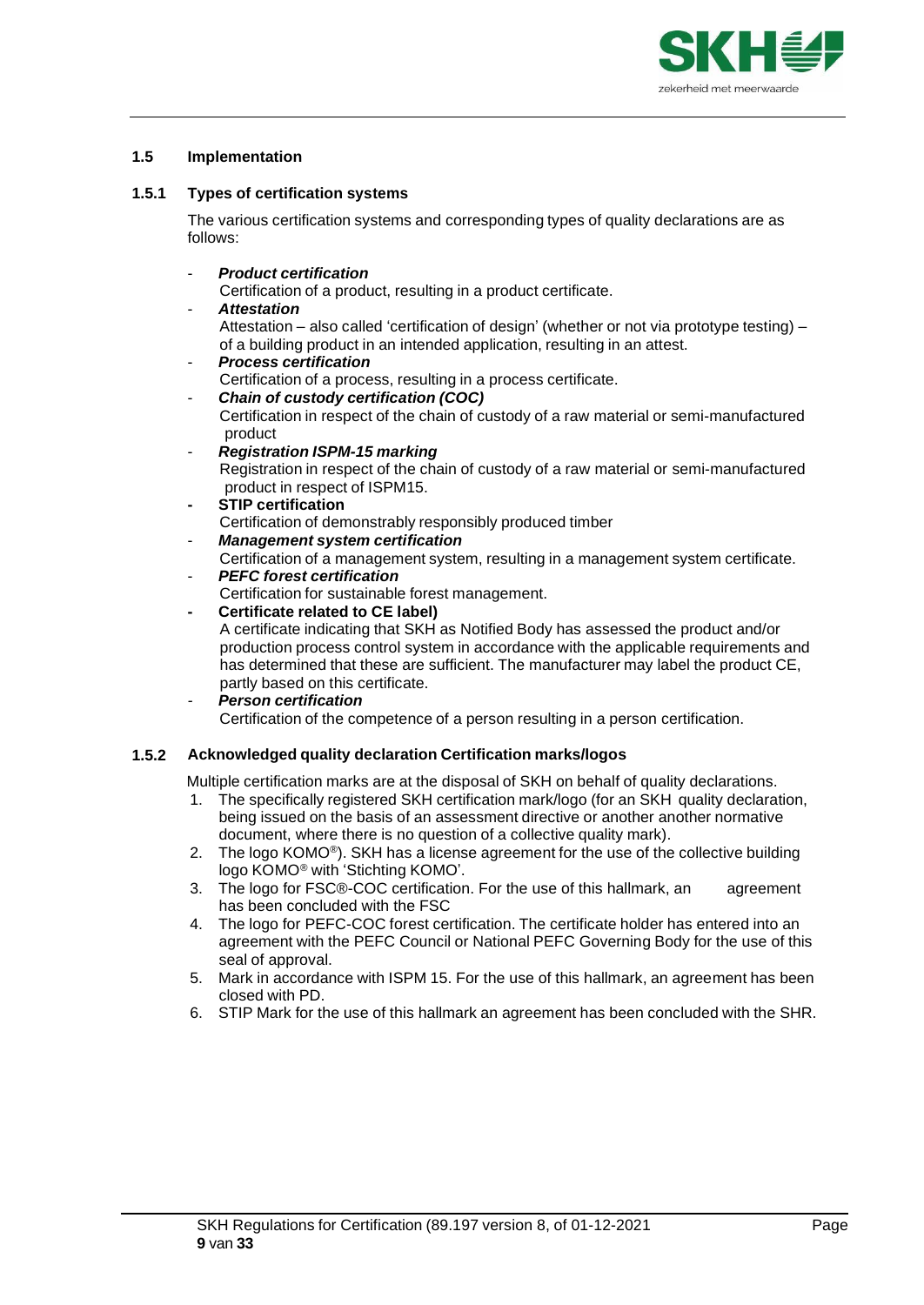

# <span id="page-9-0"></span>**1.5.3 The use of a certification mark/logo**

SKH states on each quality declaration the relevant certification mark/logo. For the use of the certification mark/logo by the certificate holder see section 6.6 of these regulations.

*Note: not for EC type study based on machinery guideline.*

## <span id="page-9-1"></span>**1.5.4 Execution of a certification system**

Applicable quidelines:

- a. the quality requirements for a certification design in respect of SKH quality declarations are laid down in an assessment directive, also called certification scheme, or another normative document;
- b. an assessment directive can obtain the status of 'KOMO*®* assessment directive' if the BRL (the certification scheme) has been accepted by KOMO®. SKH quality declarations are then provided with the collective word or pictorial mark KOMO®.

## <span id="page-9-2"></span>**1.5.5 General description of a certification procedure**

A certification system covers roughly the pre-certification procedure for the certification design to be performed by SKH, together with the concluding of a certification agreement and the issuing of the requested quality declaration, after a positive result has been obtained. The intended pre-certification procedure shall only be carried out by order of the applicant of a quality declaration.

SKH carries out inspections regularly in order to observe the compliance with the conditions agreed upon, as well as the use of the relevant certification mark/logo or identification code. If incorrect use is found, SKH will take measures in this respect.

A similar process takes place for a conformity declaration EC type study. However, after the certification has been issued, SKH will only regularly inspect for possible changes in the agreed conditions under which the certification has been issued.

## <span id="page-9-3"></span>**1.5.6 Description of pre-certification procedure**

The pre-certification procedure consists of the testing of the certification design – if necessary also on the basis of the supporting reports supplied by the applicant – by means of the quality requirements laid down in the BRL or other normative documents and is carried out by an appointed expert of SKH. If required, the organization of the applicant shall also be tested. The control on the observance of the quality requirements laid down in the relevant documents is carried out by auditors respectively inspectors of SKH. These controls can also be carried out on behalf of SKH by a third party on condition that these third parties comply with the requirements as laid down for product certification in NEN-EN 17065, 'General requirements for bodies operating product certification systems', in case of management system certification the requirements of NEN- EN-ISO /IEC 17021-1, 'Conformity assessment – Requirements for bodies providing audit and certification of management systems' and in case of inspections with the requirements of NEN-EN 17020, 'General criteria for the operation of various types of bodies performing inspections' or other relevant requirements. Assessment of conformity to NEN-EN-ISO/IEC 17024 - General requirements for bodies performing certification of persons.

## <span id="page-9-4"></span>**1.5.7 Appeals procedure**

Appeal is possible in accordance with the procedure set out in Chapter 8 or 9 of these regulations for all measures taken and decisions made.

## <span id="page-9-5"></span>**1.6 Suspension of SKH**

If SKH does not comply with one or more requirements of accreditation or certification, SKH may be suspended by the assessing entity (RvA/ASI). This means that SKH may not issue new certificates that fall under the suspended accreditation. However, the extension or renewal of certificates with an accreditation mark is also not permitted during a suspension. SKH will, upon request, inform interested parties within 30 days of the consequences of and reasons for the suspension. SKH will endeavor to remove the cause of the suspension as soon as possible in order to end the suspension.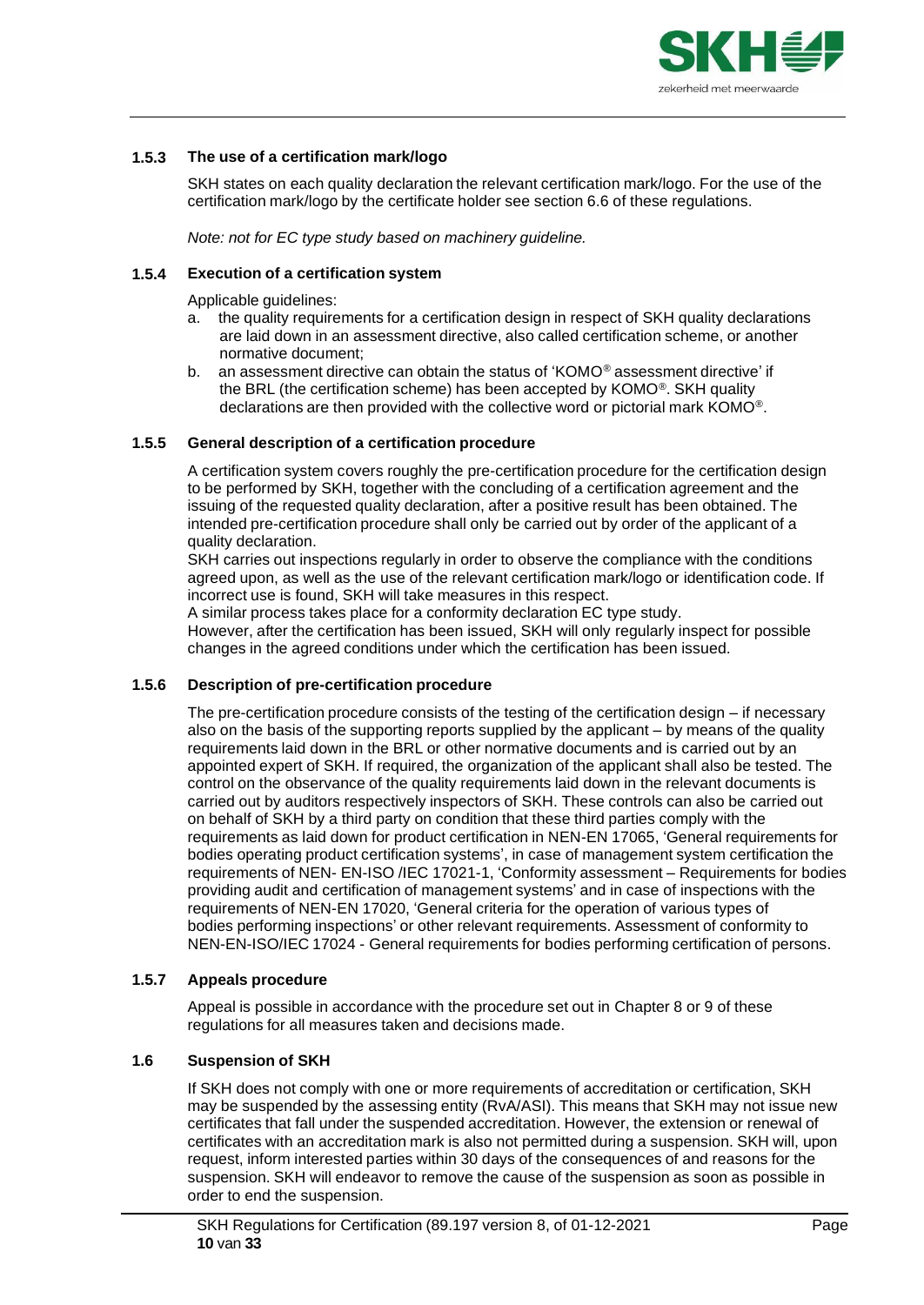

## <span id="page-10-0"></span>**2. INTRODUCTION**

## <span id="page-10-1"></span>**2.1 Definition of terms**

**Accreditation:** a procedure whereby a third party provides a written guarantee that a product, process, service, or person meets specific requirements. SKH is audited by RvA for most certification schemes and, in the case of FSC® certification, by ASI.

**Attest:** a document in which the suitability is being confirmed of a certified design / product for a specific application, as described in the attest.

**Attest-with-product certificate**: an attest-with-product certificate is a quality declaration in which both the suitability for a specific application is being confirmed and the supervision over the production for a certified design / building product.

**Attestation:** the activities on the basis of which SKH makes known that a defined building product or a composed building component is suitable for a certain application. Usually there is talk about the assessment of design and/or prototype testing.

**Audit:** a systematic and independent and documented process in order to obtain evidence and the objective assessment thereof in order to determine to what extent has been complied with the agreed upon audit criteria.

**Guidance Committee:** A Board, consisting of representatives of the interested party, relevant experts for the subject of certification, as well as SKH, for the drawing up of proposals for a new certification scheme or an operative certification scheme to be amended.

**Assessment directive:** an assessment directive accepted by the Toelatingsorganisatie Kwaliteitsborging Bouw for the issuing of SKH quality declarations.

**CE certification agreement**: the agreement to use the positive assessment of SKH of an offered wood processing machine or construction products under the CPR to substantiate the conformity declaration that the product may be marked with the CE logo and additional agreements between the holder of the conformity declaration and SKH.

**CE (Conformity) certificate:** a quality certificate of SKH as Notified Body that a product meets the European technical specification (according to the relevant Annex ZA in a harmonized EU standard of an EAD).

**CE logo**: a collective mark listed in various European directives.

**CE mark**: the CE mark indicates that the product meets the requirements of the community and that the required conformity assessment procedure has been used.

**CE marking basis:** The Machinery Directive or HENs or EADs under the CPR.

**Certificate Holder:** the organization requesting SKH to certify the subject of certification and with whom SKH has negotiated a certification agreement.

**Certification (general):** the activities on the basis of which SKH has made it known that there is a justified confidence that a clearly defined certification subject is in agreement with the quality requirements as laid down in a relevant certification scheme, or in the case of management system certification in the relevant standard or other normative document.

**Certification mark:** whether collective or not, the word, mark, or logo for the purpose of certified products, processes, and services quality declarations, issued by SKH.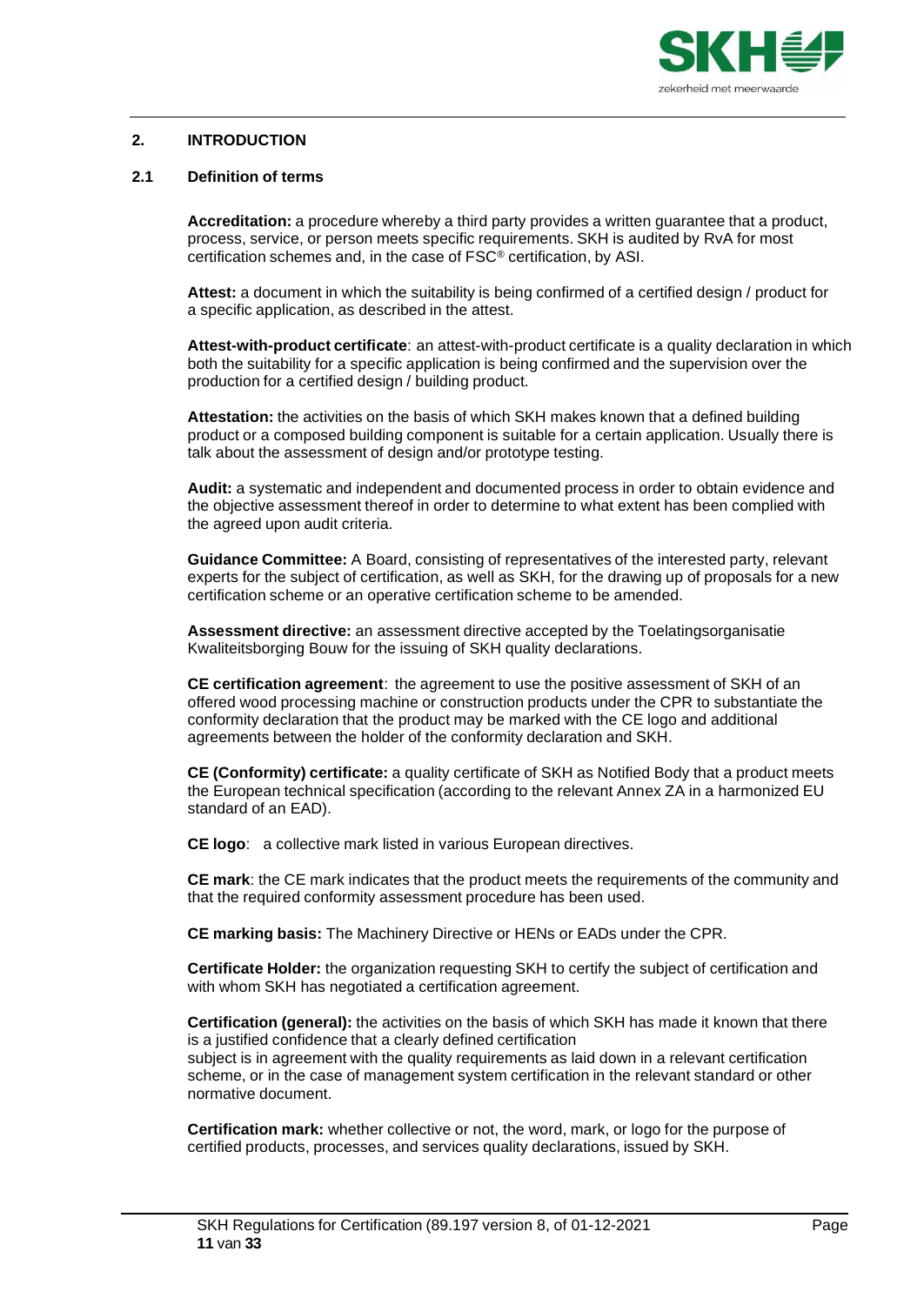

**Certification scheme:** the collection of quality requirements, as well as the requirements for the inspection plan and/or the internal quality system (IQS) accepted in good harmony with all interested parties for a certification system, which has been accepted as the basis for the issuing of SKH quality declarations. A certification scheme can also be referred to as BRL (Assessment Directive)/URL (Implementation Directive)/BGS (Basis of Assessment)/standard/norm etc.

**Certification system:** a general system of regulations and procedures for the control and execution of certification.

**Chain of Custody:** a channel in which products are distributed from their origin, for instance in the forest, till their end use.

**Board of Experts** a board set up by SKH to assess the SKH certification system, assessment guidelines and the used certificates. The board consists of representatives of providers and buyers/users of products/processes, independent parties, other stakeholders and SKH.

**Conformity declaration:** a document issued in accordance with the SKH Regulations of Certification that states that the properties of a product match the corresponding requirement; the machine directive in case of a wood processing machine.

**Conformity holder:** the holder or owner of the EC type study Conformity Declaration.

**Construction Products Regulation (CPR):** harmonized rules for the marketing of construction products in the EU. Known under number 305/2011.

**European Assessment Document (EAD)**: a document drawn up by the organization of TBIs/TABs in order to issue European Technical Assessments.

**European Technical Assessment (ETA)**: the documented assessment of the performances of a building product in relation to its essential properties in accordance with the relevant European Assessment Document (EAD); in relation to the relevant provision of the Building Products Directive 305-2011 based on which the CE mark can be used.

**FSC®: Forest Stewardship Council ®**: the organization determining the regulations for FSC certification and is the controller for the FSC certification marks.

**Collective Board of Experts:** a board of experts where one or more other certification bodies are involved for certification systems.

**Central Board:** as for Collective Board of Experts, however not exclusively for SKH certification systems and always juridical attached to a legal person thereto established.

**ISPM** 15: International Phytosanitary Measure 15

**Quality:** the extent to which a total of properties and characteristics of the subject of certification complies with the requirements laid down, resulting from the purpose of use.

**Quality requirements:** need or expectation being made known, has been obviously or compulsory described.

**Management handbook:** an overview of the managerial procedures and regulations of an organization, with the intention to assure that a product or service complies with the requirements laid down.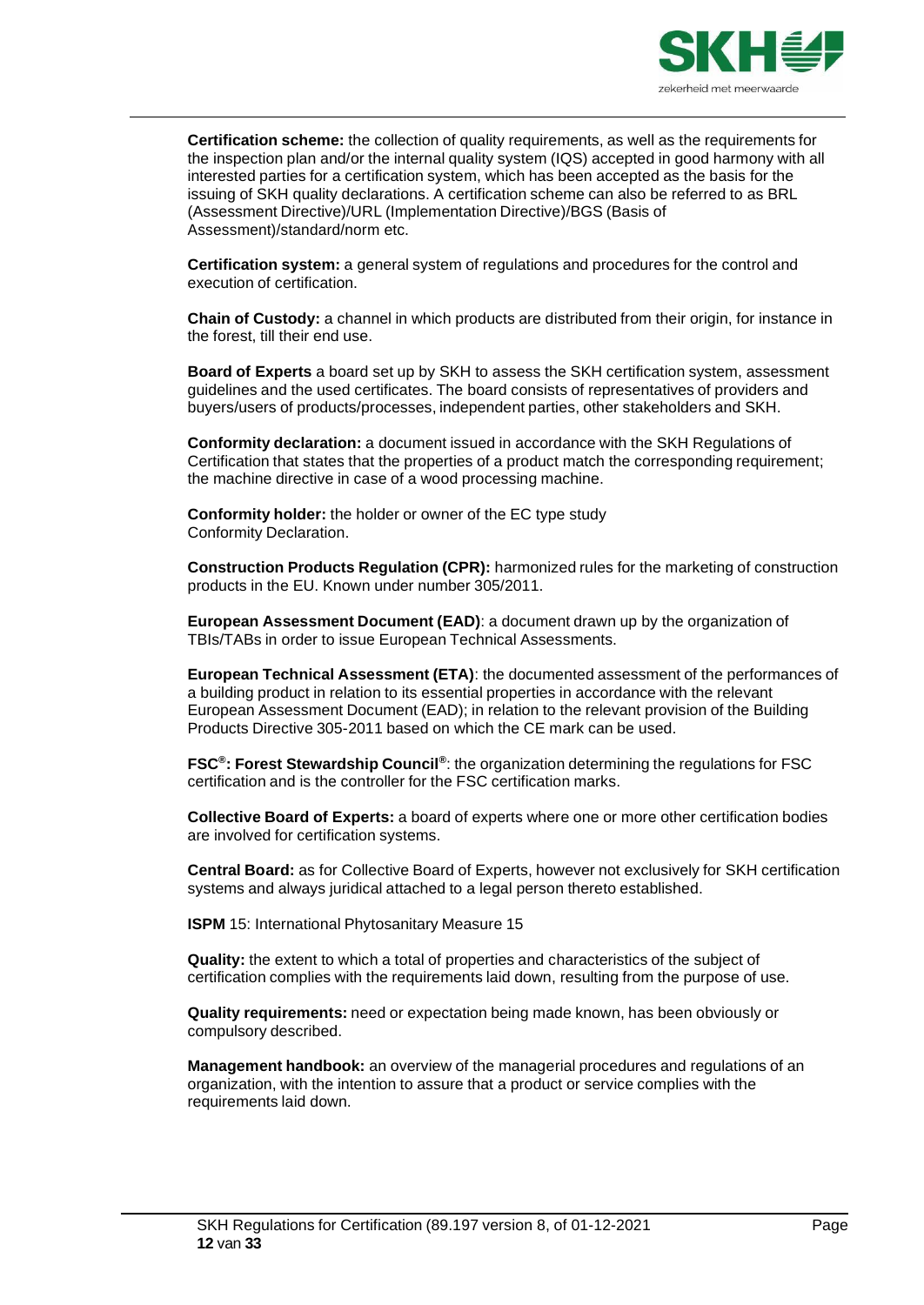

**Management system:** system to determine policy and objectives and to achieve these objectives.

**Management system certificate**: a management system certificate confirms the conformity of a management system with the requirements laid down for that system, e.g. NEN-EN-ISO 9001 'Quality management systems - Requirements', NEN-EN 14001 'Environmental management systems. Requirements and guidelines for use' and VGM Checklist Contractors (VCA) and PCSN I - PEFC Standard Netherlands, criteria for sustainable forest management.

**PD:** Plant Protection Service of the Dutch Food and Consumer Product Safety Authority (NVWA)

**PEFC:** Program for the Endorsement of Forest Certification schemes.

**PEFC Council:** the organization laying down regulations for PEFC certification and who is the controller of the PEFC certification marks.

**Person certificate:** a person certificate confirms the conformity that a method matches the prescribed conditions.

**Process certification:** the activities on the basis of this SKH makes it known that a clearly described process is in agreement with the quality requirements as laid down in the relevant BRL, also on the basis of relevant process standards.

**Process certification:** the activities on the basis of which SKH makes it known that a clearly described product is in agreement with the quality requirements as laid down in the relevant certification scheme, also on the basis of relevant product standards.

**Product certificate:** a product certificate confirms the conformity of a product with the specification as laid down in the product certificate.

**Product certification:** the activities on the basis of which SKH makes it known that a clearly described product is in agreement with the quality requirements as laid down in the relevant certification scheme, also on the basis of relevant product standards. Should relevant product standards be absent, product certification can only be affected in combination with attestation (as being brought about in the relevant certification scheme).

**SKH quality declaration:** a general collective term for the definitions product certificate, attest, attest-with-product certificate, process certificate and management system certificate. An SKH quality declaration is a document, issued in accordance with the regulations of the relevant SKH certification system, in which a justified confidence has been pronounced by SKH that the clearly defined subject of certification is in agreement with the quality requirements as laid down in the relevant certification scheme or, in case of e.g. management system certification, is agreement with the relevant standard. At the same time, it has been declared that the certification subject, supplied with an SKH quality declaration, complies with the specification as laid down in that quality declaration.

**KOMO® quality declaration:** an SKH quality declaration, supplied with the collective word mark or logo KOMO®, issued by SKH on the basis of an assessment directive. Copyright KOMO.

**TKB:** assessor of assessment guidelines with a Building Decree connection.

**SKH:** Certification and attestation body SKH.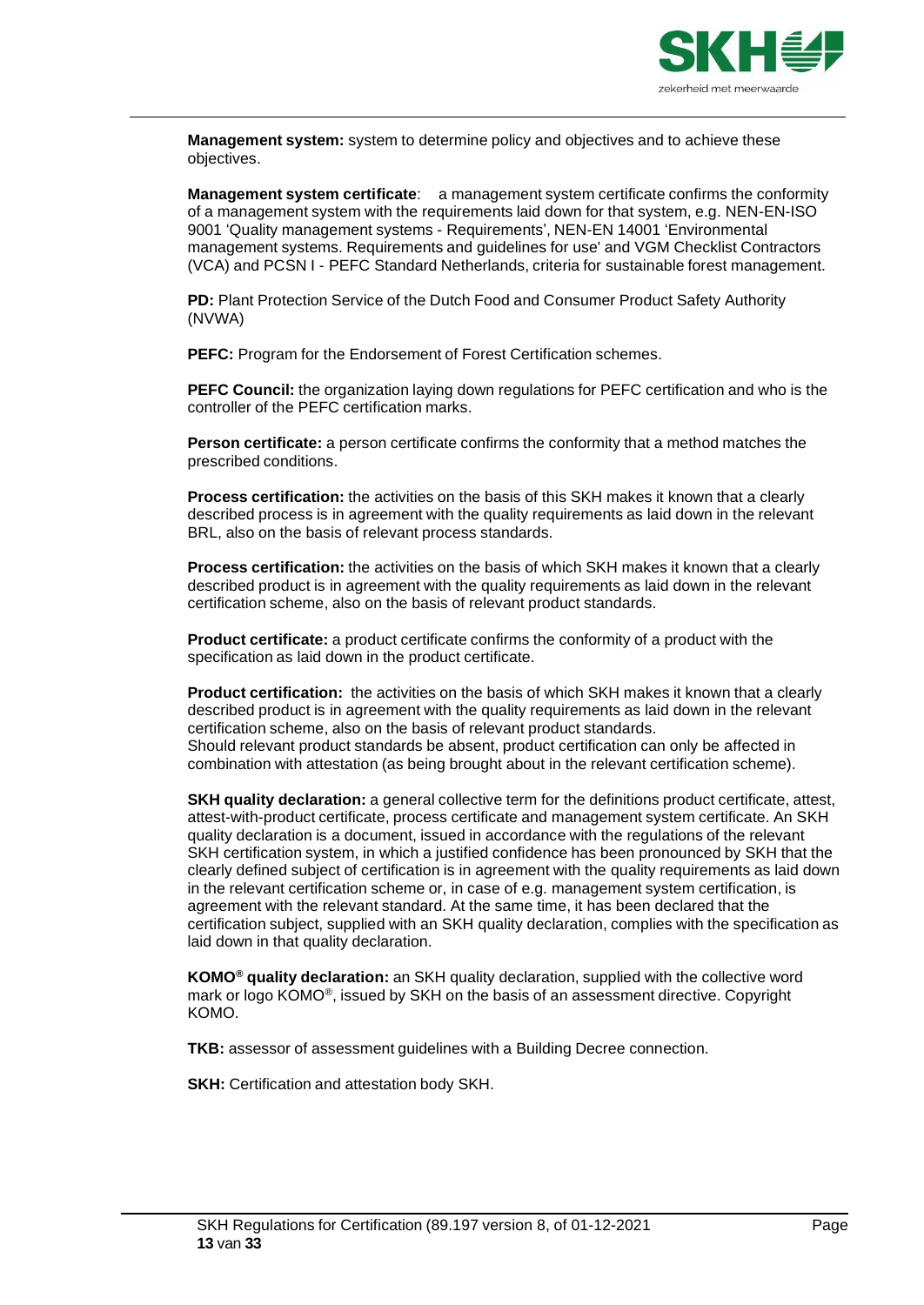

## <span id="page-13-0"></span>**2.2 Models**

SKH employs the assigned method of certification laid down in these Regulations for Certification, including the following specimen documents, developed for that purpose:

- Application form for an SKH quality declaration;
- Certification Agreement;
- KOMO® attest;
- KOMO® product certificate;
- KOMO® attest-with-product certificate;
- KOMO® process certificate;
- KOMO Klimkeur ® attest-with-product certificate;
- SKH product certificate;
- SKH process certificate;
- SKH person certificate;
- SKH management system certificate;
- SKH FSC COC or PEFC-COC certificate;
- SKH PEFC-forest certificate;
- SKH STIP certificate;
- Registration ISPM15 marking;
- Certificate of performance and the conformity certificate of the production inspection in the factory for the CE mark;
- SKH conformity certificate EC type study.

<span id="page-13-1"></span>SKH reserves the right to deviate from the said specimen should there be a reason in practice. About such deviations, consultations shall take place with the relevant Board of Experts and, when so required, with the 'TKB.

#### **2.3 General**

#### <span id="page-13-2"></span>**2.3.1 Supplying of information**

SKH provides in principle, to anybody requesting that, the required information about the certification systems of SKH and the composition of a (Collective) Board of Experts.

## <span id="page-13-3"></span>**2.3.2 The application**

SKH is prepared to issue an SKH quality declaration to producers and service suppliers whose product, respectively service (and quality system) comply with the requirements as laid down in a certification scheme declared binding or another normative document, as well as granting the right to use the quality declaration with the corresponding certification mark or identification code. The conditions linked with this right are laid down in these Regulations for Certification, in the signed quotation or certification agreement with the certificate holder and the quality declaration. This right applies to all production places of the certificate holders mentioned, where the relevant product or service, with quality declarations, is being manufactured, respectively granted.

## <span id="page-13-4"></span>**2.3.3 Quality of certification systems**

The quality of the SKH certification systems is mainly determined by the extent, in which it has been complied with the requirements laid down by all interested parties.

These interested parties are the consumers/users, producers/suppliers, institutes dealing with the issuing of regulations and SKH.

SKH shall take care that the required expertise of interested parties are brought together in the Boards of Experts, in the Advisory Board Quality, as well as in the guidance Boards and shall see to it that they are functioning correctly, in order to be sure that they are socially broadly based.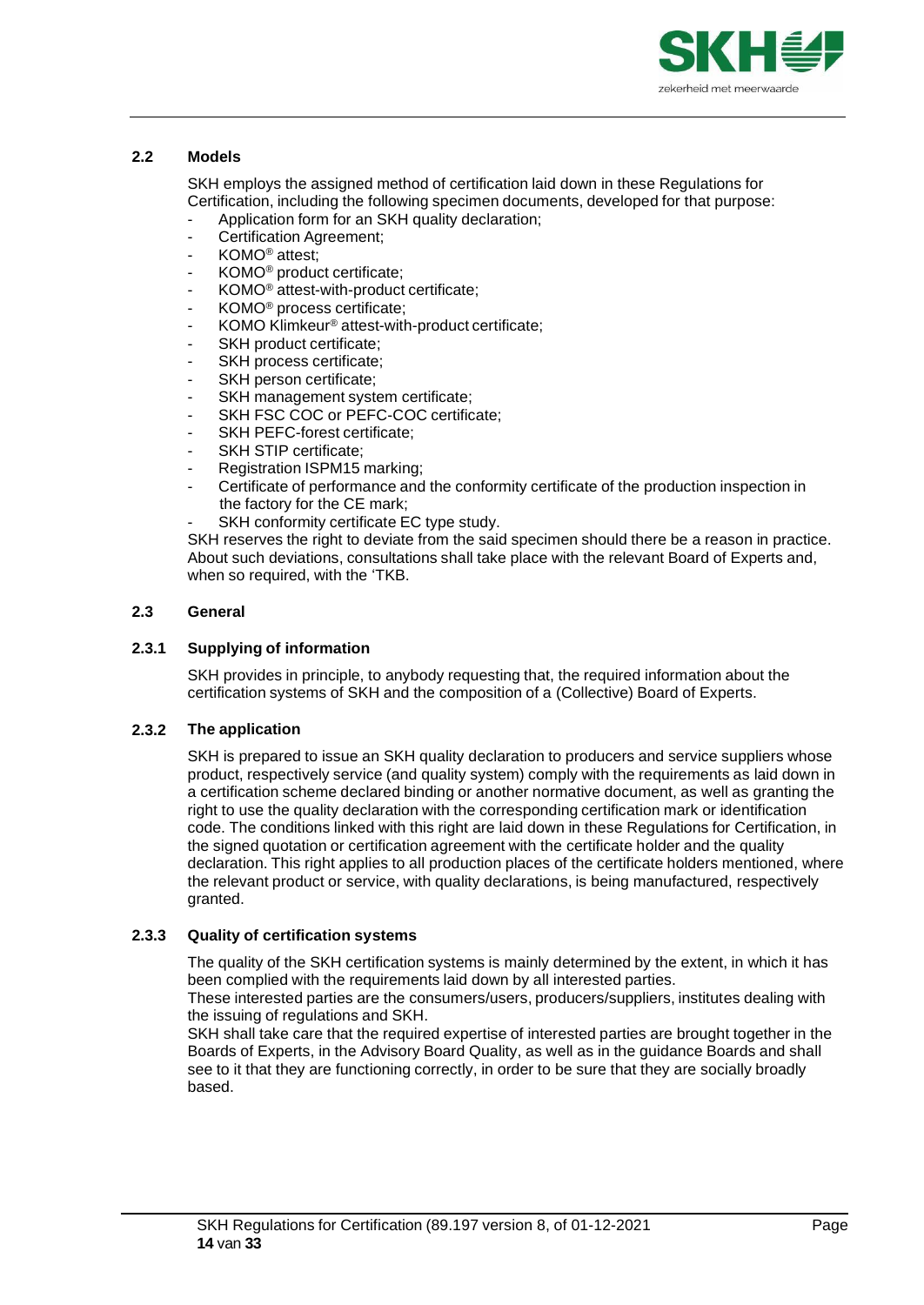

# <span id="page-14-0"></span>**3. BOARDS**

## <span id="page-14-1"></span>**3.1 General**

SKH is being supported for the various certification systems by the various Boards of Experts such as (at the time of preparing these regulations for ):

- SKH Boards of Experts as for:
- timber and timber-based products;
- the sectors furniture, interior building, and woodworking machinery.
- Joint Boards of Experts as for:
- fire resistant covering systems;
- waste bags;
- Central External Boards of Experts as for:
	- VCA, of which information can be found on the website of the SSVV: [www.ssvv.nl.](http://www.ssvv.nl/)

- Environmental care, of which information can be found on the website of the SCCM: [www.sccm.nl.](http://www.sccm.nl/)

The Boards have been installed in consultation with the interested parties. Representatives from these parties could be member of a Board of Experts.

SKH determines in consultation with an SKH Board or a Joint Board of Experts the sphere of activity of that Board and the possible necessity to extend that Board.

## <span id="page-14-2"></span>**3.2 SKH Boards of Experts**

The duties, the composition, the term of office and the procedure of the SKH Boards have been laid down in SKH document 89.183. A copy of this document is available on request.

#### <span id="page-14-3"></span>**3.3 Advisory Boards Quality**

#### <span id="page-14-4"></span>**3.3.1 General**

SKH is being supported by (ad hoc) Counseling Boards when drawing up new or amending certification schemes.

SKH appoints a temporary Counseling Board. The composition of a supervisory committee should preferably be such that the experts involved in a certification subject are represented in a balanced way. Members of an advisory Board can only consist of representatives of interested parties respectively branch organizations.

#### <span id="page-14-5"></span>**3.3.2 Duties**

A Counseling Board has the duty to draw up of a draft certification or to amend a certification scheme before the final certification subject. SKH shall provide the secretariat of a Counseling Board.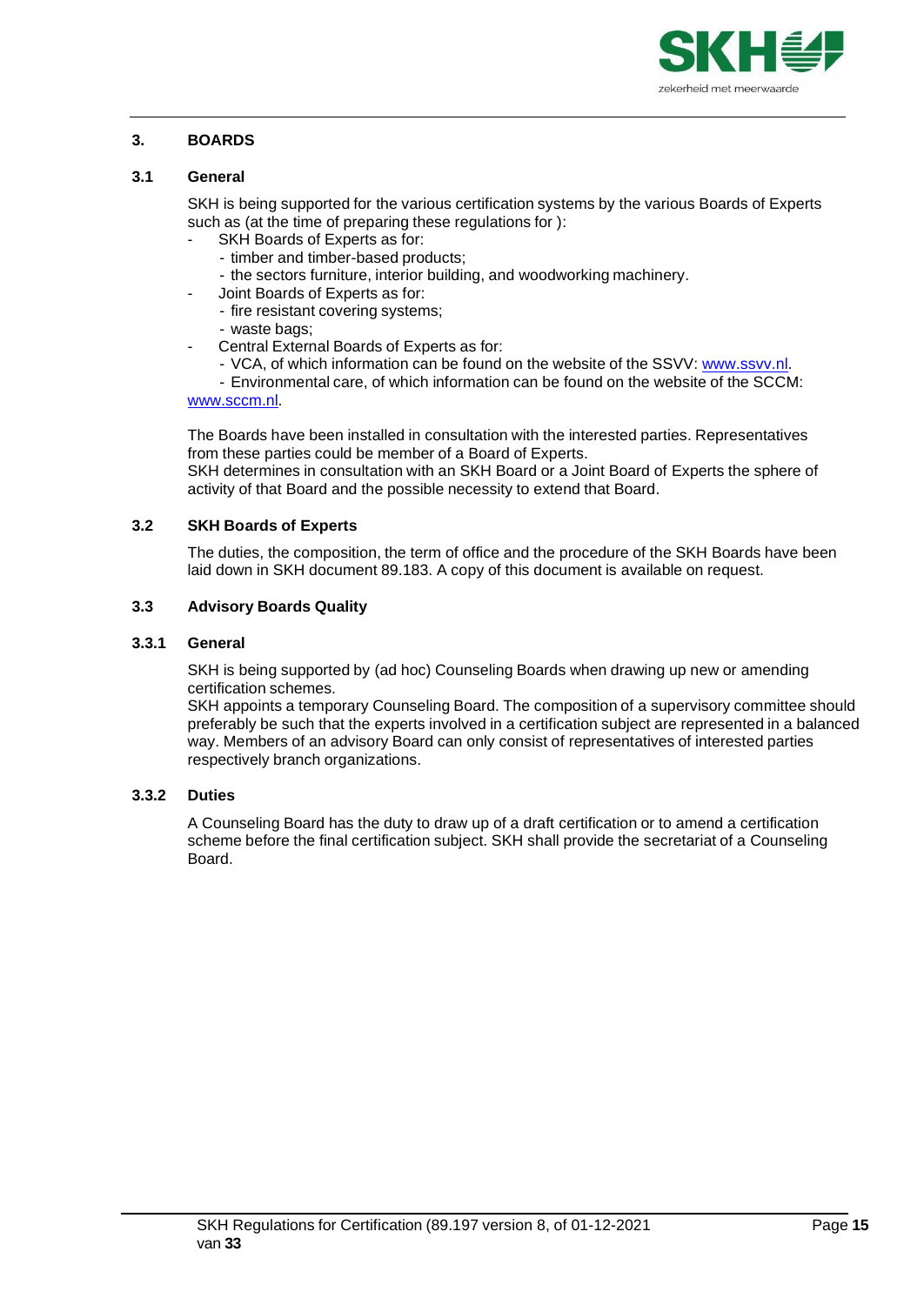

# <span id="page-15-0"></span>**4. PRESCRIBED DOCUMENTS**

#### <span id="page-15-1"></span>**4.1 Assessment directives**

#### <span id="page-15-2"></span>**4.1.1 Drawing up or amending**

SKH consults the initiating market participant or the relevant Board of Experts about the need for a new or the amendment of an existing certification scheme. SKH introduces an ad hoc Counseling Board to work out proposals, when the need is there.

A certification scheme must include the following:

- a description of the certification subject;
- requirements on the basis of mandatory regulations (when applicable);
- product and/or quality requirements;

- allocated NEN-EN standards, NEN standards and/or NPRs, as well as other prescribed documents or, when not available, drawn-up and assigned requirements and test methods in consultation with all relevant parties;

- requirements for the quality system with the corresponding inspections;

- control frequency.

## <span id="page-15-3"></span>**4.1.2 Enacting**

If a new scheme must comply with a license agreement, it shall be assessed by the Board of Experts. If the Board of Experts agrees, at a technical level, with the proposed certification scheme, it will be published for comments. If, after processing any comment(s), the relevant Board agrees with the definitive text, it will be made final and the certification scheme is accepted and presented to the Board of SKH with a positive advice.

#### <span id="page-15-4"></span>**4.1.3 Accepting as KOMO** *®* **assessment directive**

If the certification scheme is intended to issue an SKH quality declaration, which is provided with the word mark or pictorial mark  $KOMO^{\circledcirc}$ , the certification scheme adopted must comply with further conditions set by the KOMO® foundation for this purpose, whereby any connection to the Building Decree must have been accepted.

## <span id="page-15-5"></span>**4.1.4 Declaring as binding**

Upon receipt of the positive advice from a guidance committee or a Board of Experts, and possibly a notice of acceptance as national assessment guideline, the certification scheme shall be declared binding by SKH.

# <span id="page-15-6"></span>**4.1.5 Issuing**

Final certification schemes are issued by SKH. Certification schemes can also be issued by other bodies in the case of a draft certification also other certification and/or attestation bodies are involved.

#### <span id="page-15-7"></span>**4.1.6 Withdrawal**

A Board of Experts can propose to withdraw a certification scheme being declared binding, should there exist an urgent reason to do so. SKH can decide to do this. Should other certification and/or attestation bodies be involved in the withdrawal of the certification scheme, withdrawal can only take place with the approval of these bodies.

## <span id="page-15-8"></span>**4.2 Standards**

# <span id="page-15-10"></span><span id="page-15-9"></span>**4.2.1 Dutch standards**

NEN standards come about via the Netherlands Normalization Institute (NEN).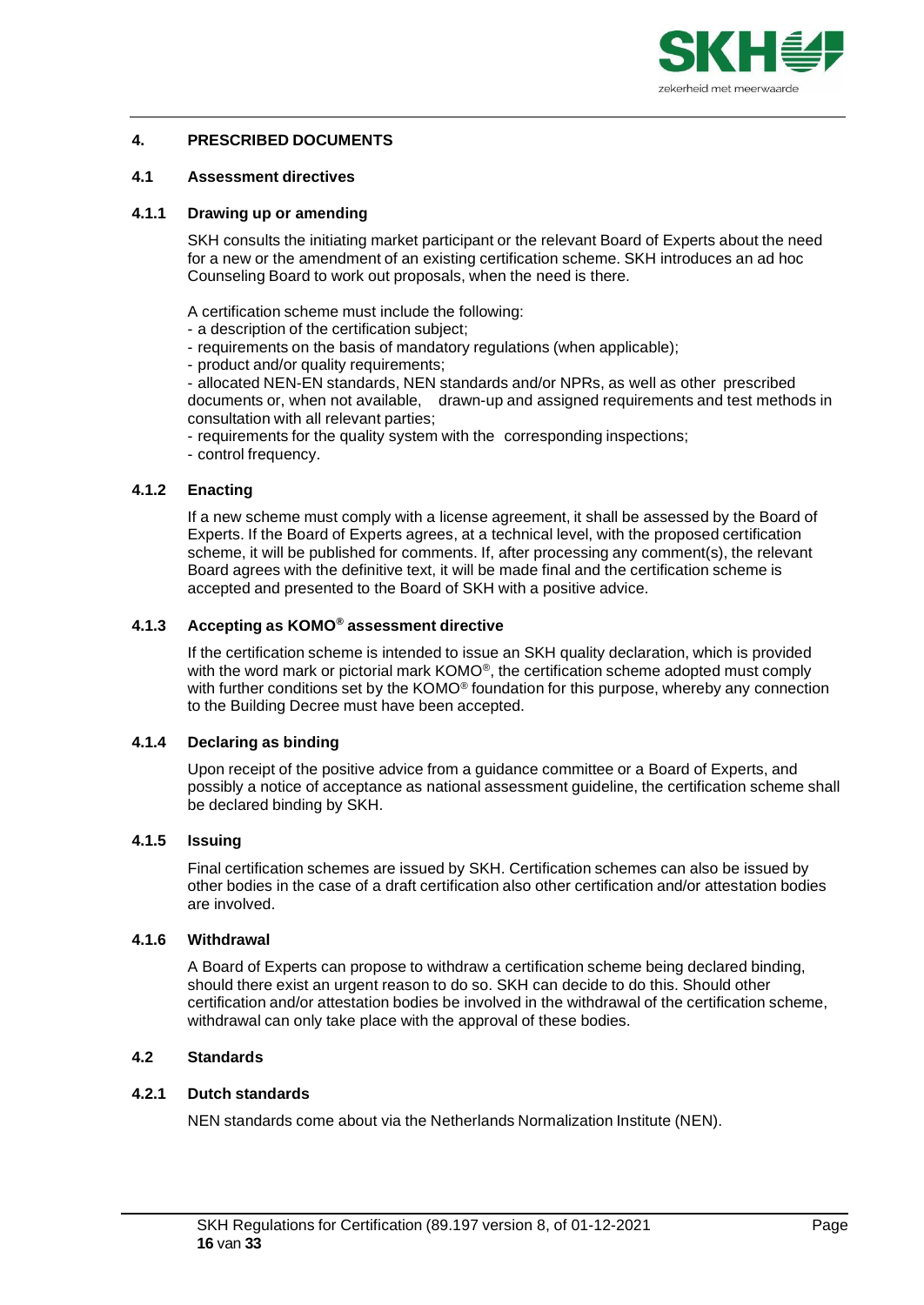

#### **4.2.2 European and other standards**

NEN-EN standards, whether or not harmonized, come about with the contribution or NEN via Comité Européen de Normalisation (CEN).Other international standards come about via other channels.

## <span id="page-16-0"></span>**4.2.3 Issuing of standards**

In the Netherlands standards are issued by NEN.

#### <span id="page-16-1"></span>**4.3 Other certification schemes or standards**

Each scheme knows its scheme controller who, in accordance with the regulations sets up/amends and fixes. Thereto belong among other things FSC®, PEFC and environmental care standards.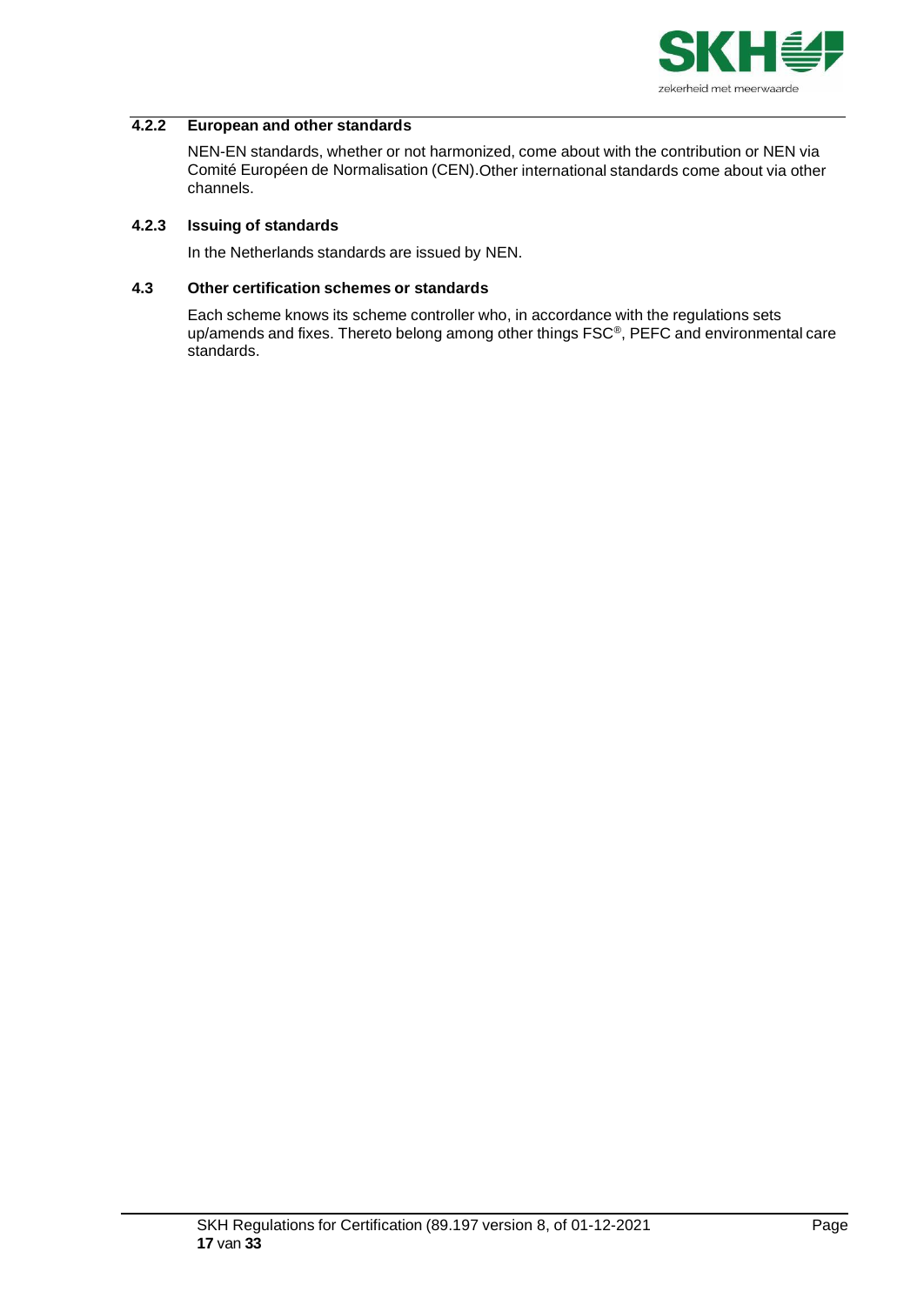

# <span id="page-17-0"></span>**5. PROCEDURE TO OBTAIN AN SKH QUALITY DECLARATION**

#### **5.1 Offer**

<span id="page-17-1"></span>When requested by a producer or supplier of services, SKH gives information for a possible request for an SKH quality declaration.

Within the framework of an application the following documents shall be made available: - an application form (if applicable) as referred to in § 2.2 of these regulations;

- a copy of these regulations;
- -- the relevant document laying down the requirements or reference thereto;
- the offer, indicating the:
	- scope of the pre-certification inspection;
	- costs of the pre-certification inspection;
	- costs for the drafting and the maintenance of the SKH quality declaration;

## <span id="page-17-2"></span>**5.2 Application**

#### <span id="page-17-3"></span>**5.2.1 Admissibility of the application**

Applications for an SKH quality declaration can only be taken into consideration, if, for the relevant certification subject a certification scheme or other normative document is available. In case there is no such document available SKH informs the producer or supplier of services that the application for the time being cannot be declared susceptible on technical grounds. If required SKH shall cooperate to (help) develop the missing certification scheme or other normative document.

## <span id="page-17-4"></span>**5.2.2 Processing an application**

After SKH has received the completed and signed quotation form from the producer or supplier of services, SKH sends an invoice to the applicant. After receipt of the amount due, together with possible well-founded reports, the application shall be dealt with by SKH as soon as possible. In case of delay other arrangements can be agreed on. If acceptance follows after a change of year, the amounts stated in the quotation shall be indexed.

Should the data supplied give reason thereto, SKH can decide to have a further investigation or shall inform the applicant that further data is required. In these cases, the application shall be considered at a date still to be decided.

SKH determines the procedure and the program for the further processing of the application in consultation with the applicant. SKH retains the right not to process the application in case of ponderous reasons. The applicant shall, in that case, be informed accordingly. SKH is not allowed to supply information to third parties about the application and/or processing thereof, unless permission has been received from the relevant applicant.

#### <span id="page-17-5"></span>**5.3 Pre-certification procedure**

There are two ways to follow depending on the type of quality declaration: via a pre-certification inspection (5.3.1) for product and process certification as well as for attestation and Registration ISPM15 marking or via an initial audit for management systems or COC certification (5.3.2).

#### <span id="page-17-6"></span>**5.3.1 Pre-certification inspection in case of product and process certification, as well as attestation, Registration ISPM15 marking and COC certification assessment**

## **5.3.1.1 General**

The pre-certification inspection may involve taking samples, testing samples or assessment of the possible underlying reports, product, or process assessment and, when applicable, an attestation, , together with an assessment of the company.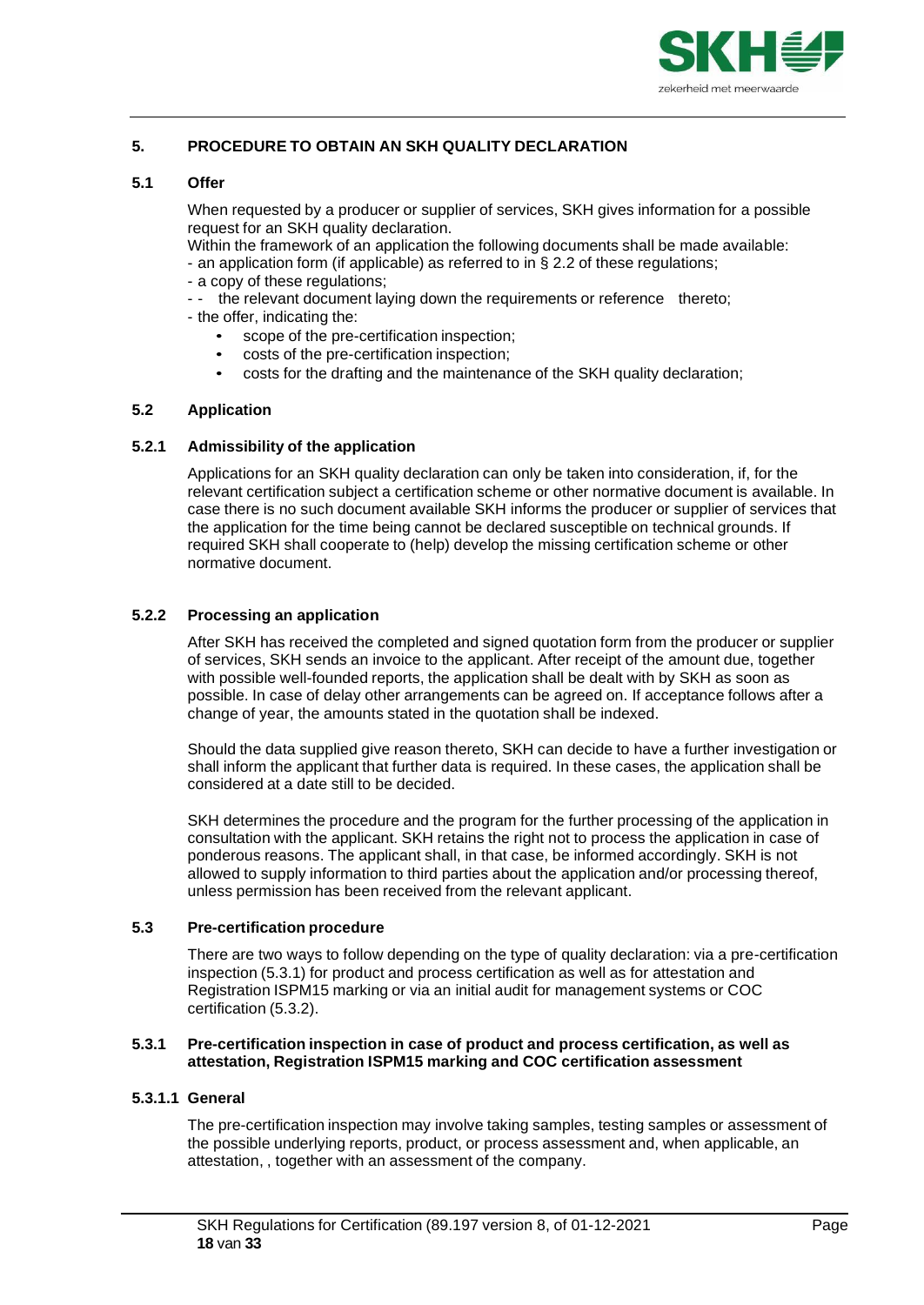

# **5.3.1.2 Sampling**

The possible sampling takes place on the premises of the company of the applicant by SKH or under specific conditions by a third party.

The applicant provides all samples free of charge to SKH. After testing the samples shall be destroyed, unless the applicant has asked in writing that the samples be returned to him.

## **5.3.1.3 Testing of samples**

The sample inspection shall be carried out by or by order of SKH and shall be paid for by the applicant.

# **5.3.1.4 Assessment of company**

The assessment of the company takes place by SKH on the basis of the document with the requirements and takes place during the running production of the relevant product or (or together with) during the process being executed.

## <span id="page-18-0"></span>**5.3.2 The initial audit of a management system (ISO 9001, ISO 14001, PEFC forest management and VCA)**

#### **5.3.2.1 General**

SKH prepares an audit plan/agenda after consultation with the organization.

#### **5.3.2.2 Audit**

The audit consists of an assessment of the management system laid down and the application thereof.

The organization provides SKH with all the relevant documentation free of charge.

#### **Interim reporting**

SKH shall report between times to the applicant, should the need arise during the precertification inspection. In case of a delay in the inspection procedure, this shall be reported to the applicant.

## <span id="page-18-1"></span>**5.3.3 Interim termination of the application**

If the interim report as mentioned in section 5.3.3 prompt the conclusion that a positive final result to the pre-certification inspection cannot reasonably be expected, processing of the application can be terminated on the basis of joint consultations. The organization may terminate his application at any time but shall be liable to reimburse SKH for costs already incurred.

#### <span id="page-18-2"></span>**5.3.4 Method of reporting**

SKH shall report to the applicant about the pre-certification procedure in Dutch, and if requested, to do so in English. Reports of SKH remain the property of SKH.

#### <span id="page-18-3"></span>**5.4 Decision about the application**

## <span id="page-18-4"></span>**5.4.1 Positive decision about the application**

If the result of the pre-certification procedure is positive, the applicant qualifies to obtain the relevant SKH quality declaration and the use thereof.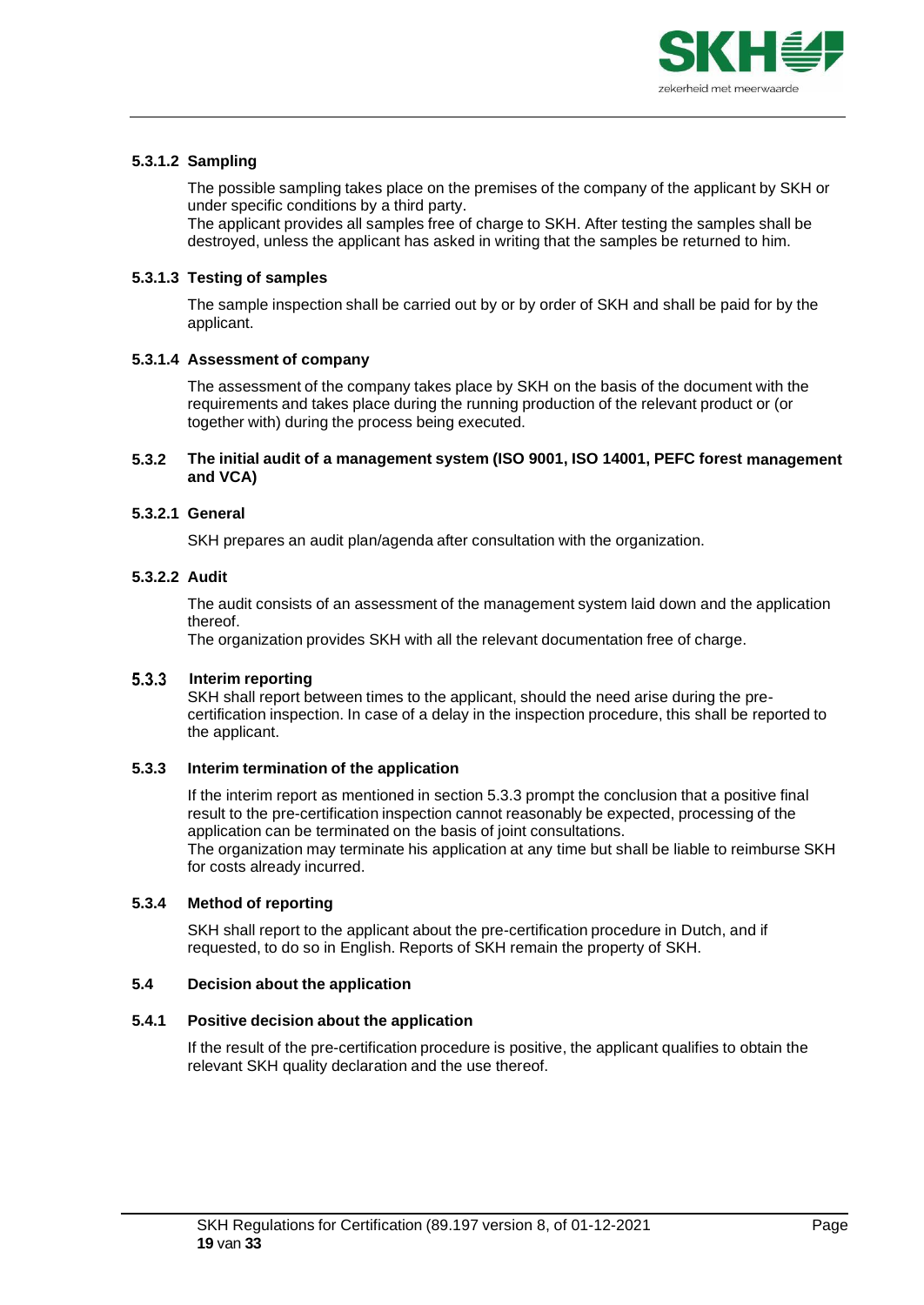

After finalizing the pre-certification procedure, SKH announces its decision to permit the use of the SKH quality declaration, together with the relevant certification mark or identification code as mentioned in Chapter 1 of these Regulations for Certification. The regulations for the use of certification marks are laid down in section 6.6.

*Postponement of positive decision about the application*

A decision may be postponed if new information concerning the applicant is found that has not been included in the pre-certification inspection that could influence the result of the decision. The decision may be negative if illegal activities a history of repeat deviations from the certification requirement and similar cases are found.

# <span id="page-19-0"></span>**5.4.2 Negative decision about the application**

If the result of the pre-certification procedure is negative, SKH rejects the application, under statement of reason for its decision.

If an application has been rejected or has been terminated after mutual consultation, SKH shall a possible renewed application for the same or a similar product or service not taken into consideration, unless the applicant has taken sufficient measures to improve the situation, in particular on those items on which his first application has been terminated or rejected. SKH will submit its decisions with an appeal clause in accordance with the Dutch General Act on Administrative Law. If the result is negative, the refusal to provide an EC type study declaration will be communicated to the Ministry of Social Affairs and Employment and other certification bodies after the expiration of the appeal period.

## <span id="page-19-1"></span>**5.4.3 Appeal**

Appeal is possible on all measures and decisions taken by SKH in accordance with the procedure laid down in Chapter 8 of these regulations.

## <span id="page-19-2"></span>**5.5 Cost of application**

Unless agreed otherwise, SKH shall pass on the costs of both the pre-certification procedure and the preparation of the SKH quality declaration on the basis of the information mentioned in the quotation. The charges shall include possible laboratory tests as well as traveling expenses, including accommodation, and the fee of the SKH official concerned. If the applicant fails to pay the invoice in time, SKH may postpone further processing of the application.

If an application has been rejected or has been terminated by mutual consent, the applicant shall pay the costs within 30 calendar days after receipt of the invoice deducting the amount already invoiced, respectively the amounts received by SKH.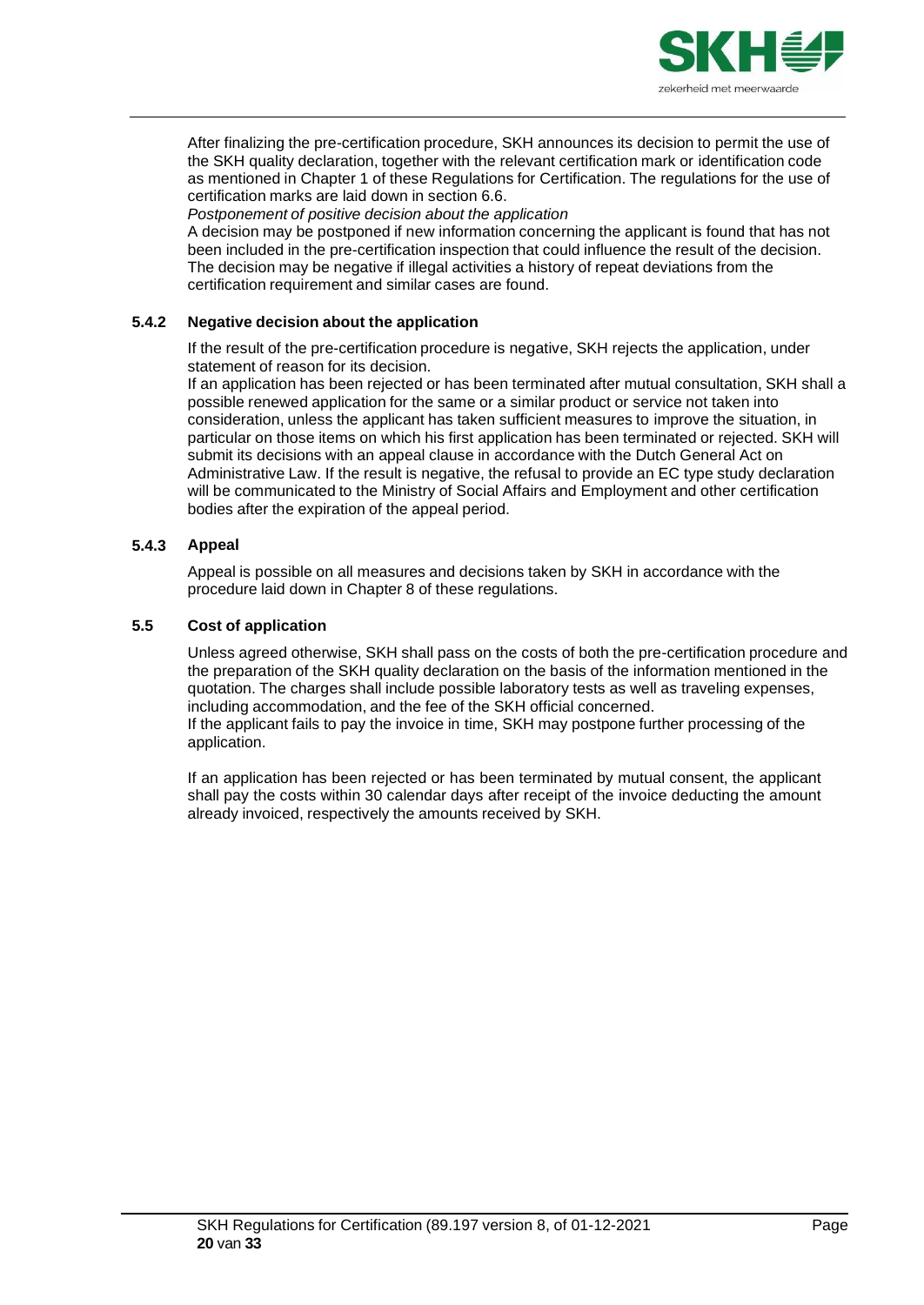

## <span id="page-20-0"></span>**6. CERTIFICATION**

#### **6.1 Basis for certification agreement (can also be read as the accepted quotation)**

<span id="page-20-1"></span>The basis for certification is the positive results of the pre-certification procedure and its continuation on the basis of positive results of the periodic inspection and audit reports and the complying with the regulations laid down in this document. Continued certification may be at stake if the normative document and/or the product or process is amended and/or production is too limited or irregular.

#### <span id="page-20-2"></span>**6.2 Publication**

## <span id="page-20-3"></span>**6.2.1 By certificate holder**

A certificate holder is free to publicize that he is entitled to the use of the SKH quality declaration and the accompanying certification mark or identification code for the relevant products and/or services, areas of application and location of the company laid down in the certification agreement concluded with him. The certificate holder needs the approval of SKH when he, in another way, brings SKH into connection with publications with these products and/or services, areas of application and the location of the company.

## <span id="page-20-4"></span>**6.2.2 By SKH**

SKH publishes an overview of all depositary receipt holders (name of depositary receipt holder, type of depositary receipt, title of depositary receipt, issuance date, amendment date, termination date of depositary receipt) with whom SKH has concluded a certification agreement on its website, [www.skh.nl.](http://www.skh.nl/) SKH provides a register of certificates granted under license to licensor. Licensor shall be provided with the above information including the certificate. SKH periodically adjusts its website accordingly."

*SKH also shares data with scheme administrators/owners if this is required by the scheme. SKH may also disclose confidential information if required to do so by law or by contract with the accreditation bodies, unless prohibited to do so by law. If SKH must disclose confidential information because it is legally required to do so, it will inform the customer in advance.*

This data is shared with the relevant systems via a link. Further information can be found under the privacy statement of SKH B.V. (see [https://www.skh.nl/privacy\\_statement\)](https://www.skh.nl/downloads/89-196-privacy-statement-skh-i-v-m-nieuwe-avg-d-d-16-05-2018.pdf).

# <span id="page-20-5"></span>**6.3 Special provisions**

#### <span id="page-20-6"></span>**6.3.1 In case of attestation and product or process certificates and registration ISPM15**

#### **6.3.1.1 Validity**

The period of validity of an SKH quality declaration is unlimited, unless mentioned to the contrary in the document. This always applies, subject to changes in the product, the process and/or the normative document or the revoking of the agreement.

## **6.3.1.2 Commitment of certificate holder**

The certificate holder commits himself to take care that the products or processes as specified in the SKH quality declaration:

a. shall also comply, at the time of delivery, with the specifications laid down in said documents (mentioned in the relevant document with the requirements );

- b. shall be provided, at the time of delivery, with the certification mark or identification code. The certificate holder is not allowed to supply products or processes with the agreed-on certification mark or identification code, which do not comply with the specifications. Furthermore, the certificate holder takes care that:
- c. each customer disposes of a copy of the relevant SKH quality declaration;
- d. he shall promote that, on the building site where the product shall be processed or the process shall be executed, they also have a copy of the relevant SKH quality declaration at their disposal. SKH quality declaration.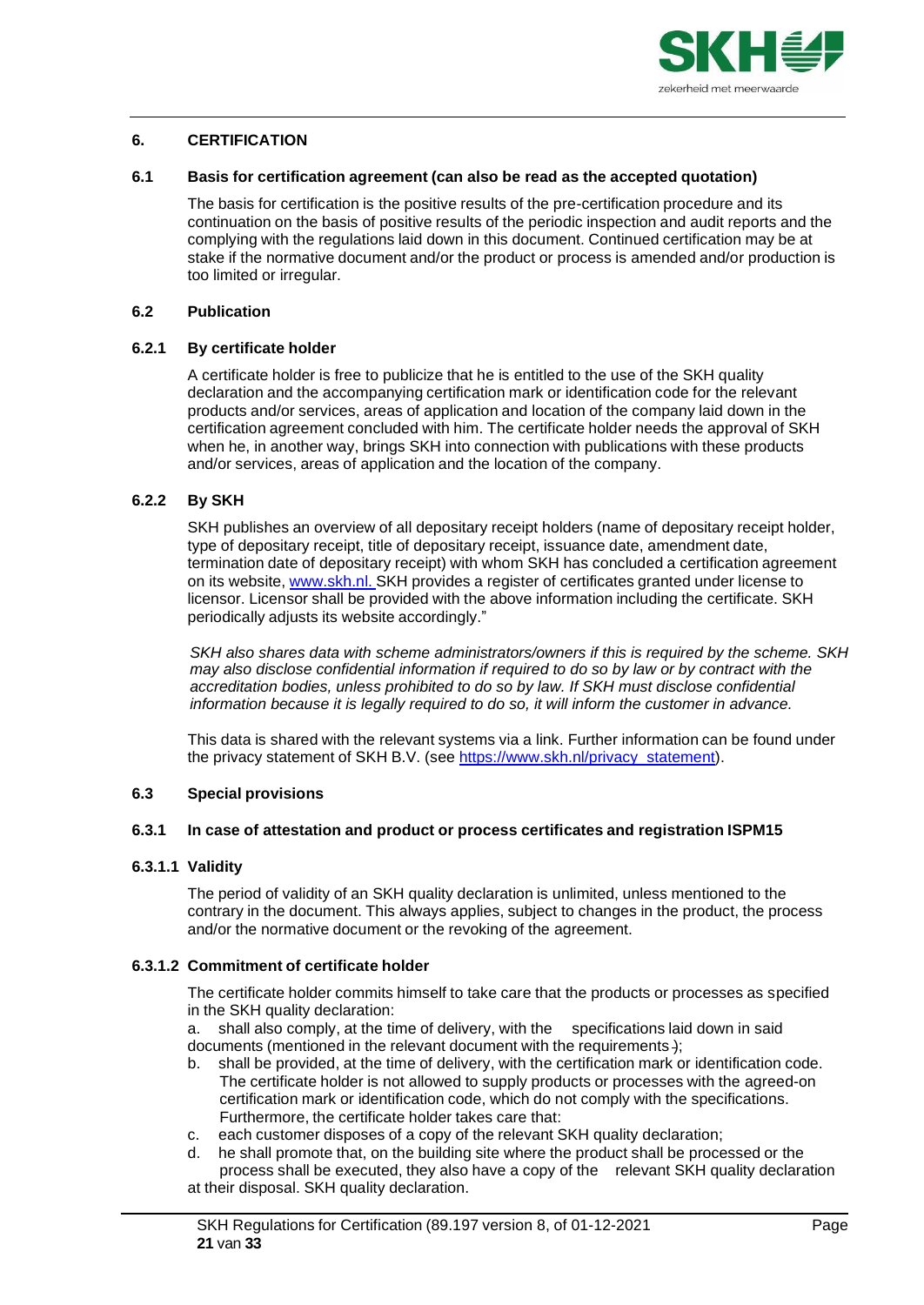

## <span id="page-21-0"></span>**6.3.2 In case of a management system certificate**

# **6.3.2.1 Validity**

The period of validity of the certificate is 3 years. Supplying a new certificate after the termination of the period of validity is possible after an integral re-audit of the management system.

## **6.3.2.2 Commitment of certificate holder of a management system certificate**

The organization shall inform SKH in writing should the management system not comply any longer with the requirements in the basis. The certificate can be suspended after assessment. The suspension comes into force after the certificate holder has been notified, under statement of reasons, about the decision by SKH.

Section 7.5.2.1 comes than into force.

The management system certificate does not give the right to use a certification mark on products and/or test reports. The certificate holder shall not be allowed to use certification documents or parts thereof in a misleading way or to allow such use.

# <span id="page-21-1"></span>**6.3.3 In case of a COC certificate**

Validity

The validity period for an SKH-COC certificate is 5 years. Issuing of a new certificate after termination of the validity period is possible after an integral assessment of the control system.

#### Commitment of certificate holder Section 6.3.1.2 also applies for certificate holders of a COC certificate.

## **6.3.3.1 Period of validity**

The period of validity for an SKH-COC certificate is 5 years. The issuing of a new certificate after the period of validity has expired is possible following an integral evaluation of the management system.

## **6.3.3.2 Obligation certificate holder**

Article 6.3.1.2 also applies to certificate holders of a CoC certificate.

## **6.3.3.3 Additional conditions for FSC-COC certificate holder.**

In addition, the following conditions apply for FSC® COC certification:

- The certificate will never be used to discredit the certification body, FSC or ASI and no statements will be made about the certificate which could be considered misleading or improper;
- The certificate holder will within ten (10) days inform the certification body of changes to the ownership, structure of the organisation (e.g. changes in management in key positions), certified management systems or conditions that relate to the performance of the FSC® certification requirements;
- The certification body and the certificate holder agree that in case of suspension or revocation of the scope of the FSC® accreditation of the certification body, the certification of the certificate holder will be suspended within six (6) months following this revocation or suspension;
- The certificate holder agrees that the certification body is not obligated to provide or maintain certification if the activities of the client are in violation of the obligations of the certification body as specified in its accreditation contract with ASI, or which, in the exclusive opinion of the certification body, reflect poorly on the good name of the certification body;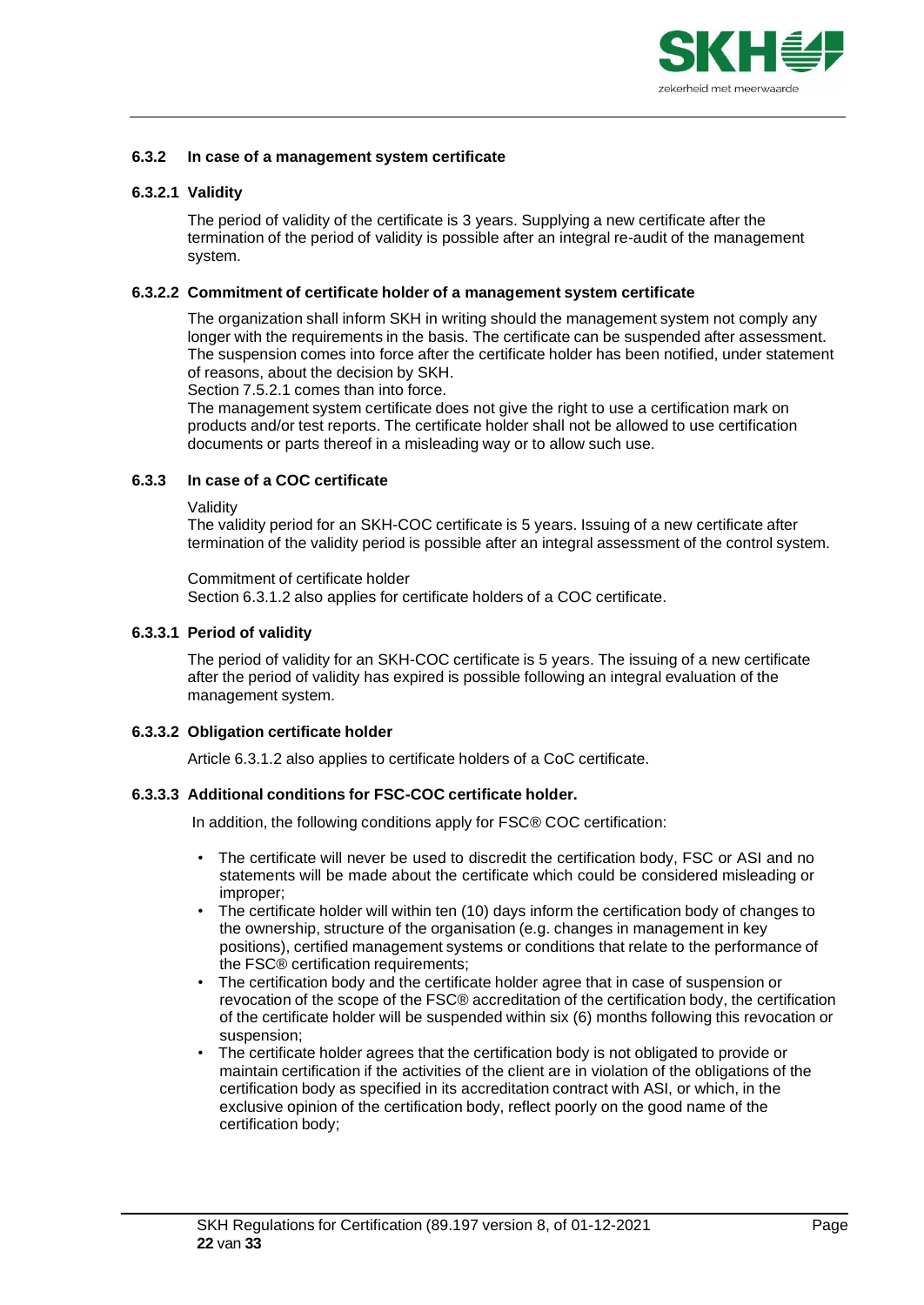

- The holder of the certificate must comply with the following obligations regarding suspension or revocation of certification:
	- i. to immediately cease the use of FSC trademarks, or the sale of the products which were previously labelled or marked with the FSC trademarks, or to make any claims implying that they are in compliance with the certification requirements;
	- ii. to identify all existing certified and non-certified clients, to inform these in writing of the suspension or revocation within three (3 days), and to keep records of this;
	- iii. to cooperate with the certification body and with FSC to allow the certification body or FSC to verify that these obligations have been met.

## **6.3.3.4 Expansion and limitation of the scope of certification**

The conditions required for allowing the certification body to change of the scope of the certification include the following requirements:

- a) the modification of the scope does not include or lead to an extension of the expiry date of the certificate after the period for which it was originally granted;
- b) if applicable, the old certificate will be returned to the certification body or destroyed by the certificate holder and replaced with a new certificate with the modified scope.

COMMENT 1: An increase or decrease of the participating locations of a group certification is not considered to be a modification of the scope unless, in the opinion of the certification body, the change encompasses important modifications to the management system of the owner of the group certification.

COMMENT 2: A change in scope can be necessary as a result of changes to the ownership structure of the organization or the management systems.

## <span id="page-22-0"></span>**6.3.4 In case of a conformity declaration machinery directive**

A conformity declaration will be valid for 5 years. A new declaration can be obtained after a new positive assessment. The conformity declaration holder commits himself to take care that the delivered machine meets the specification of the conformity declaration.

## <span id="page-22-1"></span>**6.4 Termination of the agreement**

## <span id="page-22-2"></span>**6.4.1 Period**

Except for the provisions of section 6.4.2, termination of the certification agreement may only take place on the last day of any month, taking into account a period of at least three full months. Termination must take place through notification of the other party under statement of reason, also stating the date of termination of the certification agreement.

## <span id="page-22-3"></span>**6.4.2 Immediate termination**

If one of the parties is clearly contravening one or more of its obligations under the terms of the certification agreement, the other party shall be authorized by virtue of this single fact to terminate the certification agreement at once.

## <span id="page-22-4"></span>**6.4.3 Obligations**

Termination does not affect the producer's existing financial obligations in respect of SKH or its undertakings already made in respect of third parties.

The obligation of SKH in respect of confidentially shall remain unaltered, despite termination.

Upon termination of a certificate, the certificate shall be returned to SKH without delay and the former certificate holder shall immediately, at their own expense, remove all references to the certificate/certification schemes/scheme of controller and such, in names, logos, certification marks or trademarks on products, documents, advertisements and promotional material. The former certificate holder will enable SKH and/or the scheme controller/logo controller to check whether these obligations have been met.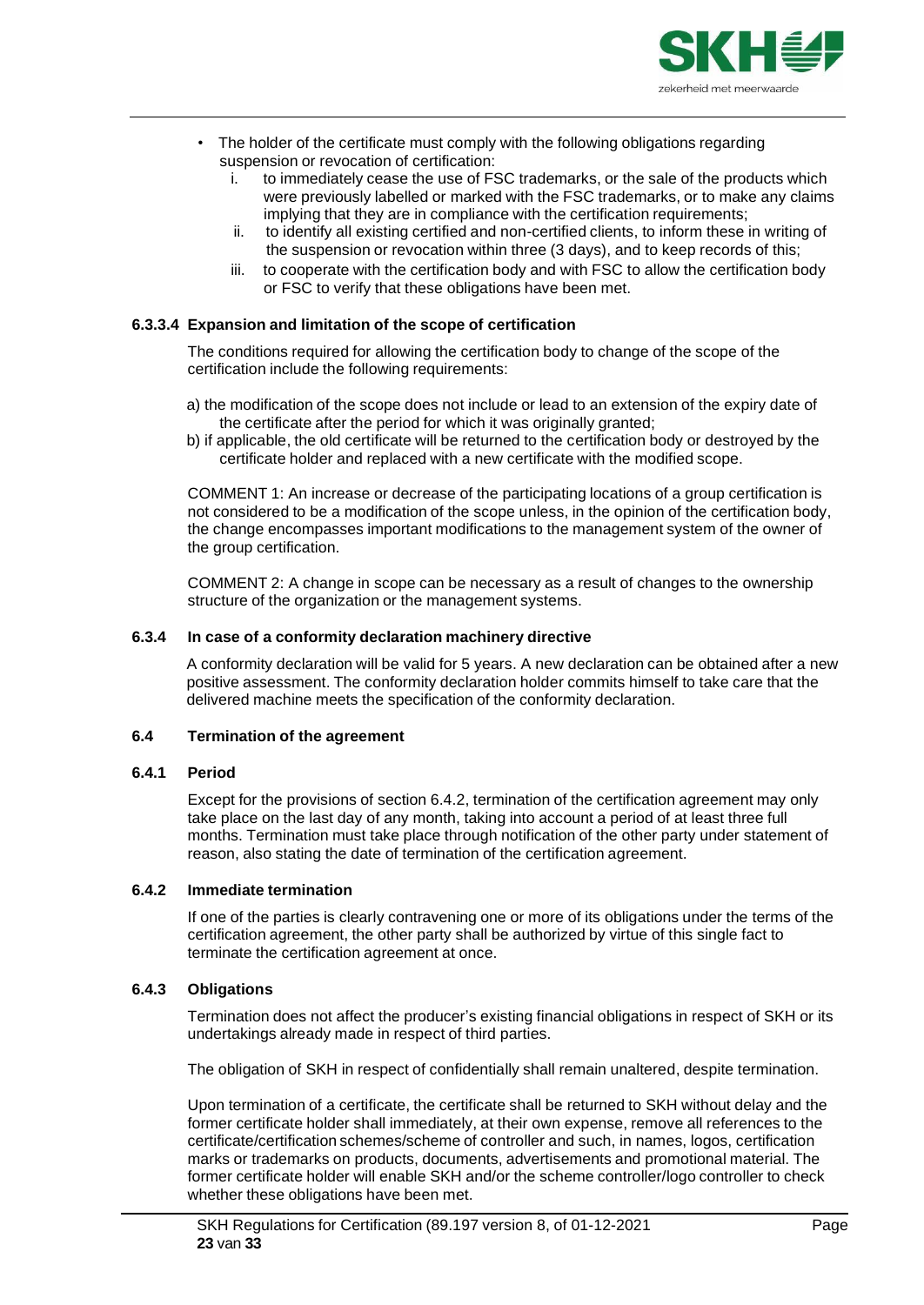

# <span id="page-23-0"></span>**6.4.4 External circumstances**

In case of amendments of the SKH Regulations for Certification, normative documents and/or the certification scheme SKH informs the certificate holder as soon as possible in writing on which date the amended Regulations for Certification, the amended normative documents and/or the amended certification scheme shall be made binding and also the scope and magnitude of a possible necessary additional test on the application procedure carried out at an earlier date.

If the certificate holder accepts the amendments and the result of any additional test is positive, the amended requirements shall be part of the certification agreement of the certificate holder as from the date the amendments have been declared binding.

If the result of any additional test is negative, the certification agreement terminates on the date on which the amended requirements become binding for SKH.

If the certificate holder is not prepared to accept the amendments and/or does not agree with the proposed additional test, he shall inform SKH within the term set by SKH. Herewith expires the certification agreement as from the date on which the amended requirements become binding for SKH.

#### <span id="page-23-1"></span>**6.5 Mutual secrecy and commitment**

#### <span id="page-23-2"></span>**6.5.1 By SKH**

SKH shall ensure with all the resources at its disposal that its staff members maintain strict secrecy in respect of third parties concerning all information with which it becomes familiar as a result of implementing the certification activities.

If external experts are used, they shall sign a declaration in which the duty to maintain secrecy has been regulated, in a way as meant in the previous paragraph. If members of staff of SKH are accompanied by representatives of an accreditation organization, SKH shall take care of the secrecy.

## <span id="page-23-3"></span>**6.5.2 Commitment certificate holder**

The certificate holder may not - under any name or title - persuade or attempt to persuade SKH staff members who, by virtue of their position, may have information arising from implementation of the certification agreement to enter his employment or to act as his consultant or to employ them or to use them as his consultants within two years of them leaving the employment of SKH.

## <span id="page-23-4"></span>**6.6 Use of markings and logo / certification mark**

# <span id="page-23-5"></span>**6.6.1 Marking of products (product certificate)**

#### *KOMO® /SKH certification mark*

The certificate holder shall provide products falling under an SKH quality declaration with the certification mark with accompanying text, or in the case of an attest with the identification code, as laid down in the quality declaration.

#### *FSC***®** *markings*

The FSC**®** markings may be used in agreement with the requirements as laid down in document *FSC- STD-50-001*. Each other use may only be after approval by SKH. Other claims or statements in relation to FSC® may only be made after approval by SKH.

#### *PEFC™ trademarks*

The PEFC™ logo may be used in accordance with the requirements as stated in document PEFC ST 2001 following agreement with the PEFC Council of PEFC National Governing Body.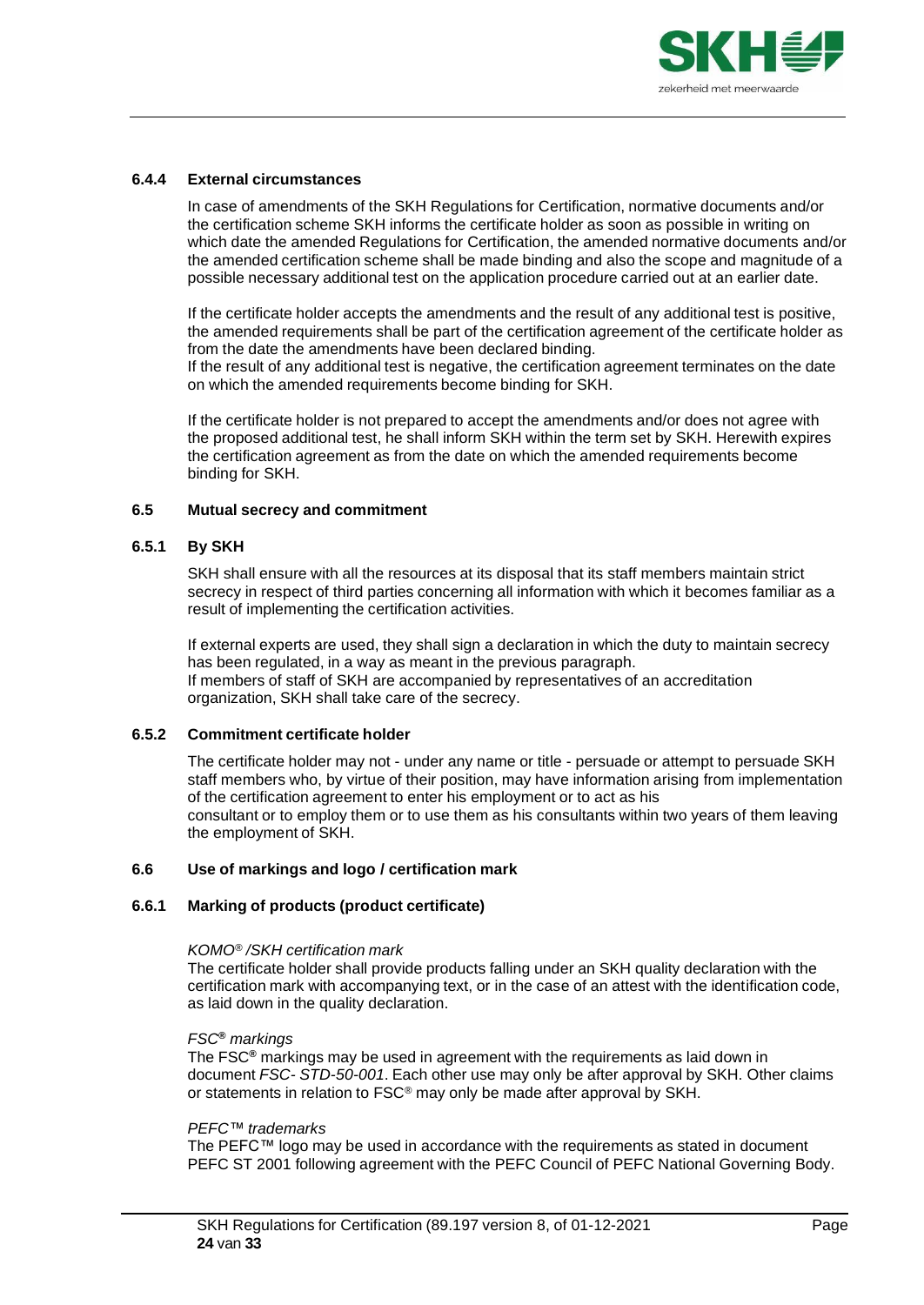

#### *IPPC mark in accordance with ISPM 15*

The IPPC mark in accordance with ISPM 15 shall be used in accordance with the requirements laid down in the Handbook SMHV.

# *STIP logo*

The STIP logo may be used in accordance with the STIP scheme.

#### *CPR*

The use of the number 0502 in relation to the SKH or CE mark is allowed if the producer is in the possession of a CE mark issued by SKH and the use meets the requirements laid down in the documents specifying the requirements (directive/harmonized standard). Other use is allowed after approval by SKH.

Note: not for EC type study based on machinery guideline.

## <span id="page-24-0"></span>**6.6.2 Marking of services (process certificate)**

The certificate holder shall mention in the conditions of sale that the service supplied with an SKH quality declaration shall be executed in accordance with the specification laid down in the relevant quality declaration, or to provide the relevant product with the certification mark with accompanying text as indicated in the quality declaration.

#### <span id="page-24-1"></span>**6.6.3 Marking of additional company records**

The logos of management system certification may be used in or on company documents. Another use of the logo is, if so desired, also possible after consultation with SKH. The PEFC forest management logo may be used in agreement with the requirements as laid down in document PCSN VI.

## <span id="page-24-2"></span>**6.6.4 Person certificate**

If badges are granted to persons in the possession of a person certificate, they are solely intended for personal use. The badges will remain the property of SKH.

## <span id="page-24-3"></span>**6.6.5 Protection of certification marks**

Possible actions against third parties in order to protect the certification marks belong to SKH and, in respect of the collective KOMO® mark in consultation with 'Stichting Bouwkwaliteit' and with FSC**®** International the use of the FSC**®** logo and trademarks and such; with PD and IPPC the use of the IPPC mark in accordance with ISPM 15; with PEFC Council of PEFC National Governing Body the use of the PEFC logo.

## <span id="page-24-4"></span>**6.7 Liability**

SKH is not liable for damage incurred by the certificate holder resulting from the implementation of these SKH Regulations for Certification and from the termination thereof.

<span id="page-24-5"></span>Certificate holder indemnifies SKH against all claims and claims for compensation by third parties in respect of (pretended) inferiorities of subjects delivered by the certificate holder under SKH quality declaration.

#### **6.8 Fees**

#### <span id="page-24-6"></span>**6.8.1 Fees for use**

The certificate holder pays SKH a fee for the right to use the quality declaration issued by SKH, provided with the certification mark or identification code, as well as for the costs associated with the preparation and maintenance of the certification system for the relevant product, or service, as well as for the performance of the audits or inspections at the production site (the latter depends on what is agreed between the parties). This compensation will, unless otherwise agreed, always be invoiced at the start of the year.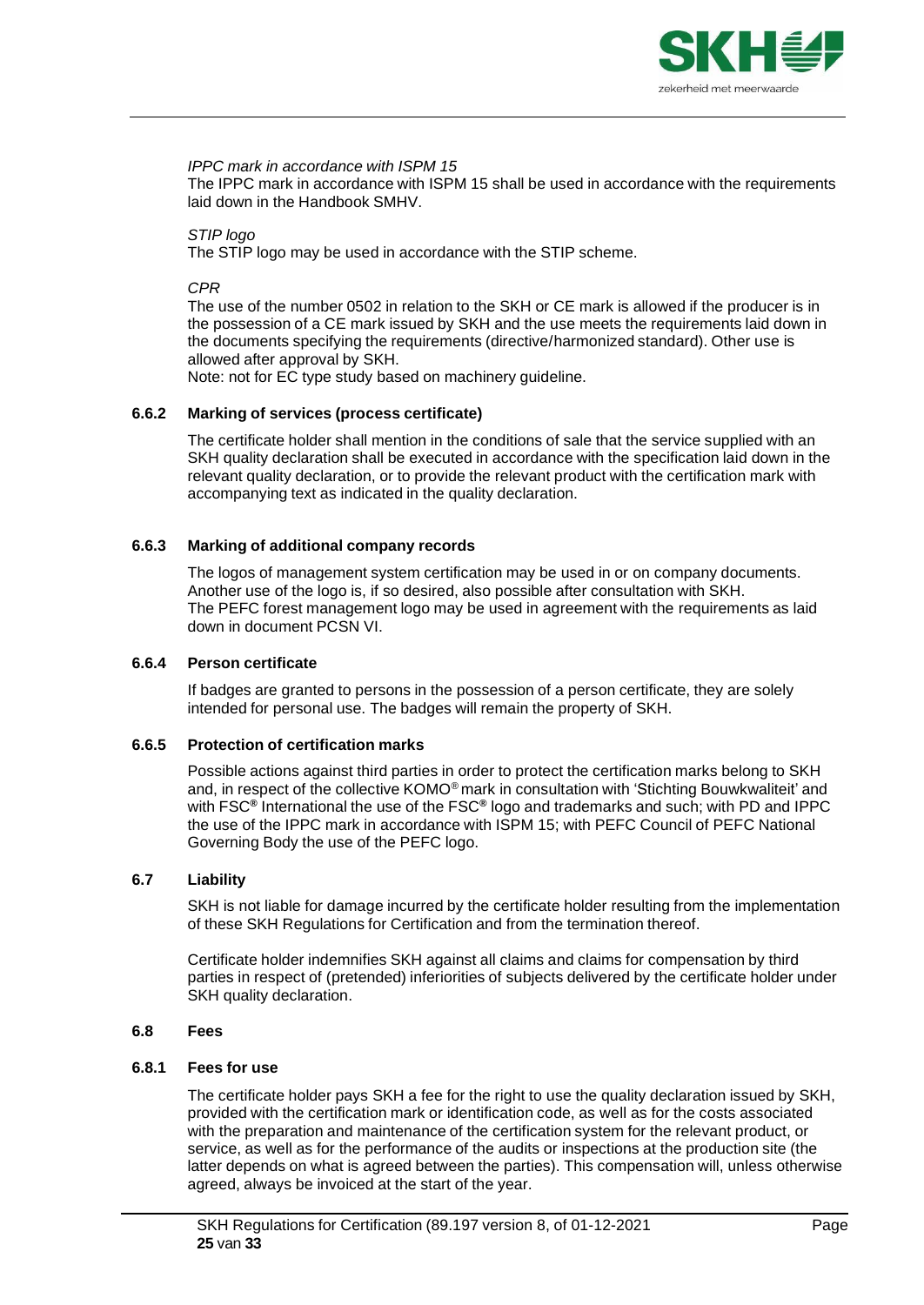

This is exclusive of the costs for translations and/or changes to the certificate made at the request of the certificate holder.

## <span id="page-25-0"></span>**6.8.2 Assessment**

The level of the fee shall be determined by SKH, where possible after consultation with representative producer organizations of the certificate holders. If the fee is to be based on turnover, the certificate holder shall supply the necessary information.

# <span id="page-25-1"></span>**6.8.3 Indexation**

Set fees can be indexed by SKH.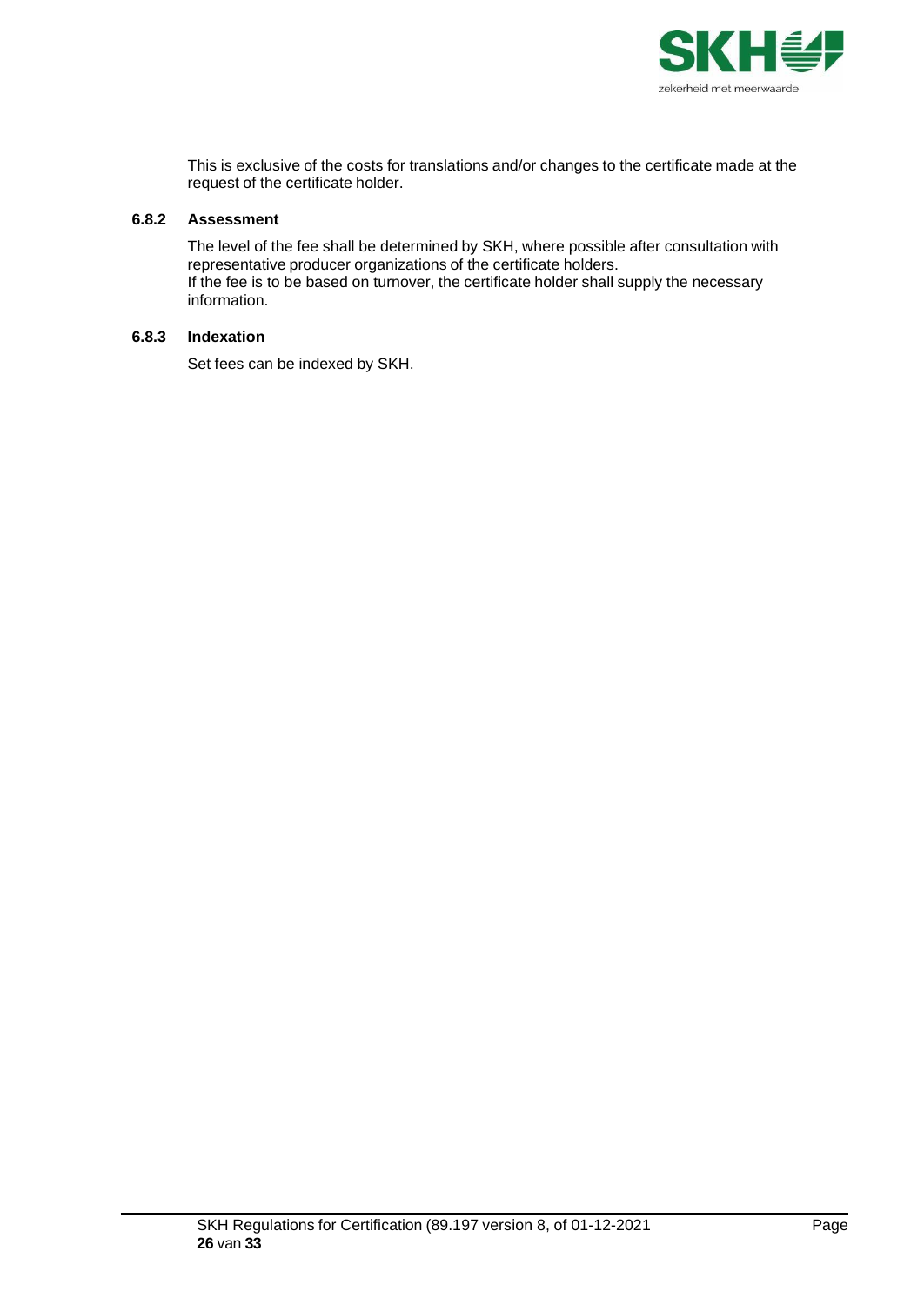

# <span id="page-26-0"></span>**7. MAINTENANCE OF CERTIFICATE**

#### <span id="page-26-1"></span>**7.1 Inspection**

#### <span id="page-26-2"></span>**7.1.1 Inspection general (with the exception of machinery directive)**

SKH exercises regular controls for compliance with the commitments by the certificate holder. Controls for product and process certificates are also called inspections. Inspections can take place at random points of time and are generally not announced. Depending on the certification schedule, inspections/audits can take place unannounced or at short notice based in accordance with the usual requirements of the relevant schedule. Controls within the framework of management system certification are called audits. Audits are always announced.

The controls take place by or on behalf of employees of SKH. During an audit, the auditor may be attended by auditors or auditors in training and one or more employees of the RvA or ASI. Certificate holder grants such employee(s) access to his/her company.

The certificate holder renders the necessary cooperation for the control whereby for management systems the first periodic audit shall take place within 12 months after the initial certification audit, and puts, free of charge, the required samples and, when necessary the use of the relevant apparatus at the disposal of SKH.

If requested the certificate holder shall be obliged to enforce the right for SKH to carry out inspections at his suppliers of components and/or raw materials of the relevant products or processes.

If appointments have been made for inspections, an appointment can be postponed under the following conditions:

- 1) For appointments within the Netherlands:
	- a) more than 5 business days before the appointment: no costs will be charged:
	- b) in case of cancellation within 5 business days before the appointment, the following costs will be charged: 25% of the inspection costs.
- 2) For agreements outside of the Netherlands:
	- a) more than 28 business days before the appointment: no costs will be charged;
	- b) in case of cancellation within 28 business days before the appointment, the following costs will be charged: 50% of the inspection costs.

## **7.1.1.1 Inspection general (machinery directive)**

In the context of the machinery directive, SKH regularly checks for changes to the conditions under which the conformity declaration has been granted. If changes occur, the declaration holder will be informed and made aware of the consequences. The controls take place by or on behalf of employees of SKH.

## <span id="page-26-3"></span>**7.1.2 Frequency**

The basic frequency of the inspection has been laid down in the relevant documents laying down the requirements per product/process. SKH audits a certificate holder at least once a year and on request twice a year SKH audits a certificate holder with a management system certificate.

## <span id="page-26-4"></span>**7.1.3 Area**

The control refers to all relevant aspects laid down in the certification scheme or normative documents, having regard to those aspects mentioned in the SKH quality declaration.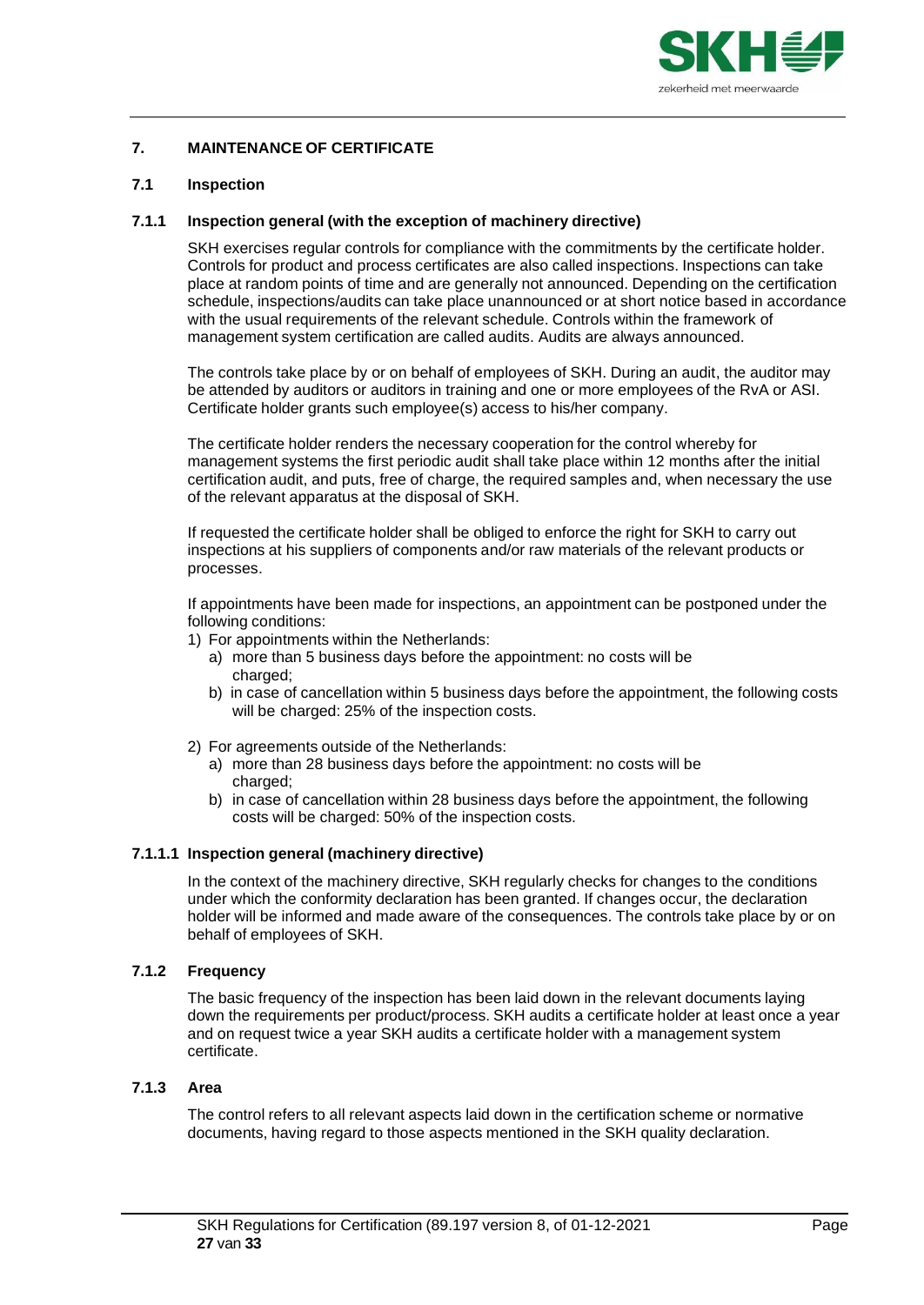

# <span id="page-27-0"></span>**7.1.4 Changing circumstances**

The certificate holder shall inform SKH in time of his intention to change the circumstances – among other things change in product or process, management system or organization structure – on which granting of the quality declaration has been based. SKH determines whether an addition to an earlier pre-certification procedure is necessary. When affirmative SKH can prohibit the certificate holder to provide the product or process,

being produced under the changed circumstances, with the relevant certification mark or identification code during the time of the additional inspection.

This prohibition ends as soon as SKH has informed the certificate holder of the positive result of the additional inspection.

## **7.1.4.1 Altered circumstances (machinery directive)**

The certificate holder must timely inform SKH of its intention to change the wood processing machine on which the conformity declaration is based. SKH determines whether an addition to an earlier pre-certification procedure is necessary.

When affirmative, SKH can prohibit the certificate holder to provide conformity declaration with the wood processing machine produced under the changed circumstances, with the relevant certification mark or identification code during the time of the additional inspection. This prohibition ends as soon as SKH has informed the declaration holder of the positive result of the additional inspection.

## <span id="page-27-1"></span>**7.2 Dealing with complaints (not applicable to conformity declaration EC type study)**

#### <span id="page-27-2"></span>**7.2.1 Registration of complaints**

The certificate holder is compelled to keep a complaint registration system and each complaint shall be registered.

#### <span id="page-27-3"></span>**7.2.2 Duty to provide information**

The certificate holder shall immediately report to SKH serious or structural complaints by consumers about the certified products or services, as well as complaints dealing with the functioning of the management system.

#### <span id="page-27-4"></span>**7.2.3 Communication obligations**

Should in any way products or services supplied by the certificate holder not comply with the requirements laid down, it is the duty of the certificate holder to do his utmost to warn the buyers and if so desired by the buyer – to take back or to repair specimen or services supplied not complying with the quality requirements. SKH can execute control over this.

#### <span id="page-27-5"></span>**7.2.4 Detailed inspection**

Should the certificate holder and the consumer not come to terms regarding a complaint about a product of service supplied with an SKH quality declaration, then SKH examines the nature and the cause of the shortcoming established and reports about this to the complainant and certificate holder. The costs shall be borne by the party found to be at fault, should SKH decide to do so.

Should the complaint be legitimate, the certificate holder shall pay the complainant an appropriate redress. This could also be the reason for SKH to revise the internal quality control casu quo the management system, intensification of the controls by SKH and, when necessary, in consultation with the certificate holder, and, when necessary, taking disciplinary measure or the imposing of a sanction.

SKH does not participate in the discussion about the financial consequences of inferiority of products or services covered by an SKH quality declaration, unless on explicit request by the buyer or certificate holder.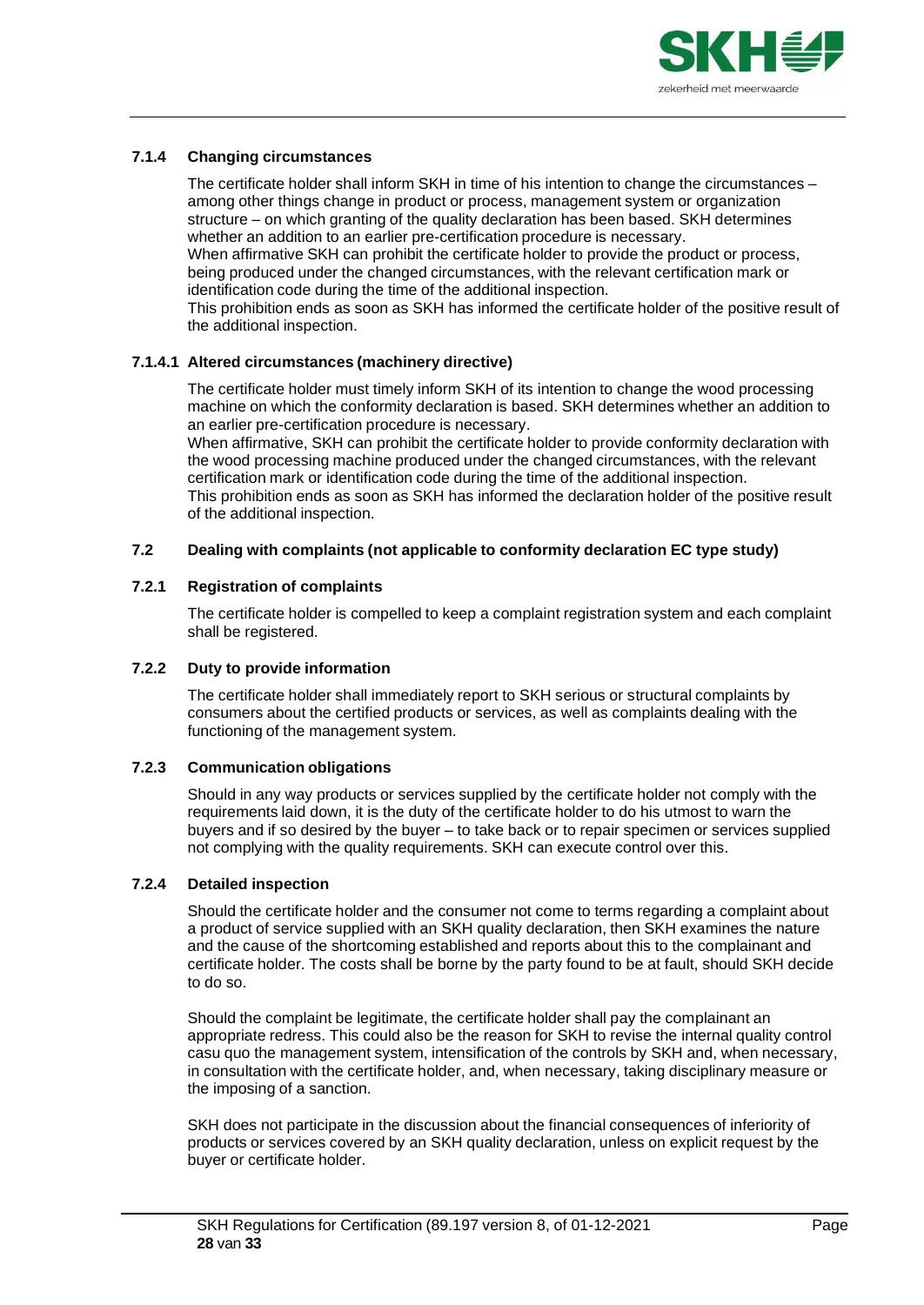

## <span id="page-28-0"></span>**7.2.5 Special provisions for VCA and/or environmental care certificate holders**

Should an incident at a VCA certificate holder occur, which requires the proper authorities to be informed, or if a decision by the proper authorities is imposed, which relates to the established infringement of important environmental regulations at the environmental care certificate holder's site, SKH is entitled to perform a re-assessment or special audit. The certificate holder must cover all expenses this entails. For environmental care system certificates, as soon as a decree is imposed, the provisions in section 20 of the Conservancy Act shall be followed.

Should there be a written decision by the Public Prosecutor for legal action due to any criminal offense or any contravention of important environmental regulations at the environmental care certificate holder's site, SKH shall proceed to execute a re-assessment. The certificate holder shall pay the expenses.

# <span id="page-28-1"></span>**7.3 Deviations during inspections**

Should deviations be established during an inspection, it depends on the seriousness and the nature whether SKH restricts itself by indicating within which period the organization shall take corrective measures or to give a warning in writing, and confines itself to extra control visits and/or take sanctions. Additional inspections will be charged separately. In case of an established deviation the certificate holder shall indicate which corrective measures he shall take and, when applicable, what he has done or shall do with the deviating products or services supplied (process).

# <span id="page-28-2"></span>**7.4 Method of reporting**

SKH reports about the control and possibly additional actions in the Dutch language or – if requested – in the English language. Reports of SKH remain the property of SKH.

#### <span id="page-28-3"></span>**7.5 Disciplinary measures**

# <span id="page-28-4"></span>**7.5.1 Written warning**

SKH can give a written warning, whether or not followed by extra controls, in case of a legitimate complaint and/or a once only or several deviations found during inspections and/or repeated observation of one or more deviations.

## <span id="page-28-5"></span>**7.5.2 Sanctions Sanctions can be:**

## a. suspension;

b. termination of the certification agreement.

## **7.5.2.1 Suspension**

Depending on the seriousness and the nature of the complaints and/or deviations found and of the circumstances, SKH can suspend the right of the certificate holder to supply products or services under a quality declaration and certification mark or identification code. The suspension comes into force after the decision taken by SKH has been sent to the certificate holder, with statement of reasons.

SKH reserves the right – in case the safety comes into play and/or the (further) prevention of damage – to inform the buyer(s) of the relevant products or services.

In the event of suspension the certificate holder shall refrain from making any use of the certification mark or the identification code for the relevant products or services and shall also refrain from creating the impression that the producer still has the right to supply these products or services under SKH quality declaration with the accompanying certification mark or the identification code. In the event of suspension of a CE certificate, the certificate holder shall be prohibited from offering the affected building products in the European market for the intended purpose/application stated in the CE conformity certificate.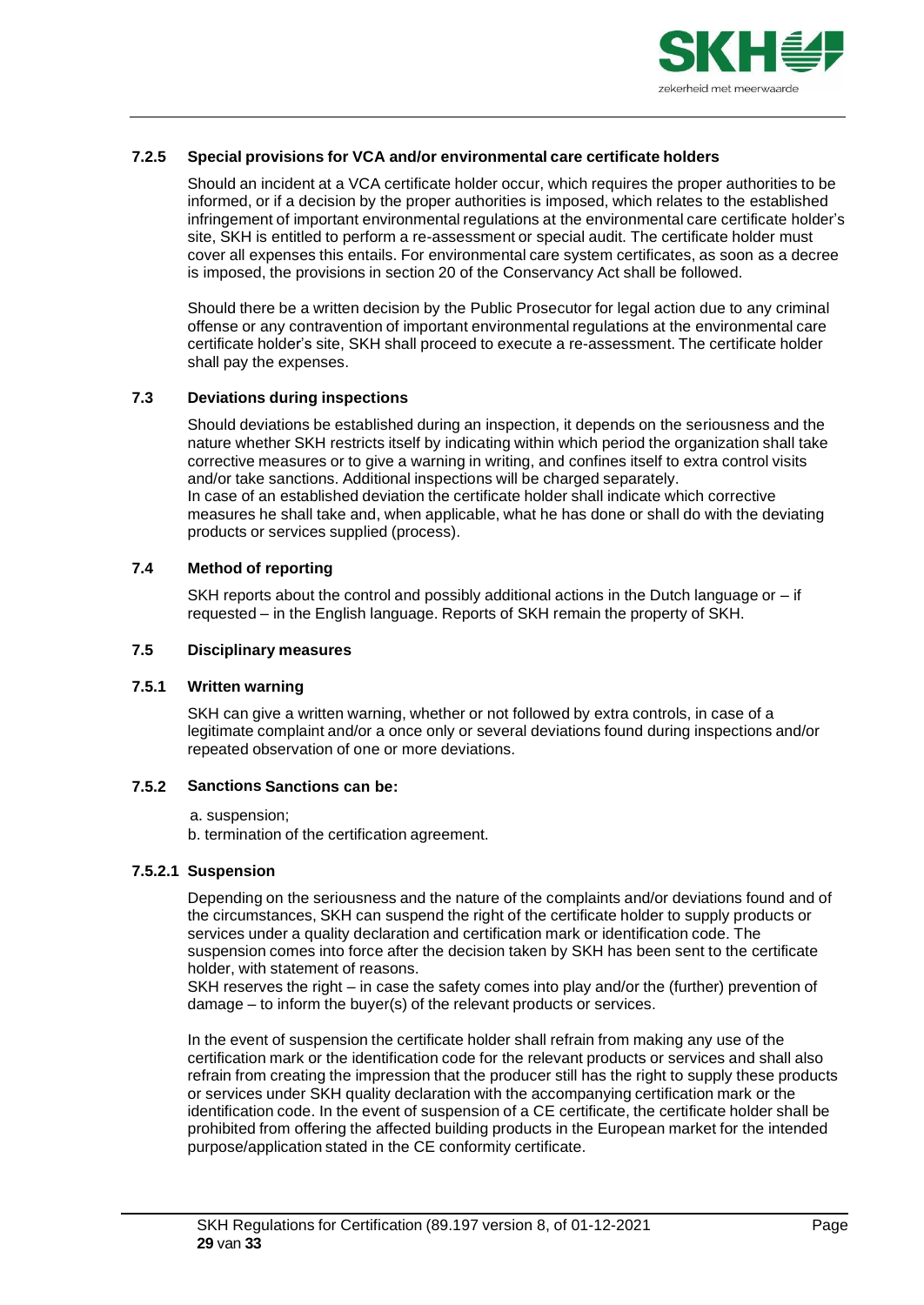

If these provisions are contravened, the certificate holder shall be liable to pay SKH an immediate claimable penalty of €7500,- as well as a penalty of €750,- for every day that the contravention persists.

## **7.5.2.2 Cancellation of suspension**

A suspension shall be canceled by SKH in writing, when SKH is satisfied that the relevant certificate holder has taken appropriate measures.

# **7.5.2.3 Appeal**

The certificate holder can appeal against the enforced suspension at the Arbitration Board. The suspension continues in spite of the putting into operation of an appeal, until such time that a decision has been taken on the basis of the contents laid down in these Regulations for Certification.

## **7.5.2.4 Termination**

If, within 20 business days (ISPM) or 3 months (other certification schemes) (the stated term in the regulations prevails), after the date of the suspension, the measures intended above, in § 7.5.2.1, have not been implemented by the certificate holder, SKH shall proceed to terminate the certification agreement.

# **7.5.2.5 Notice**

A sanction shall always be published. SKH will determine the degree of publication in consultation with the certificate holder and, in consultation with the certificate holder, will publish the sanction imposed in such bodies as it deems appropriate.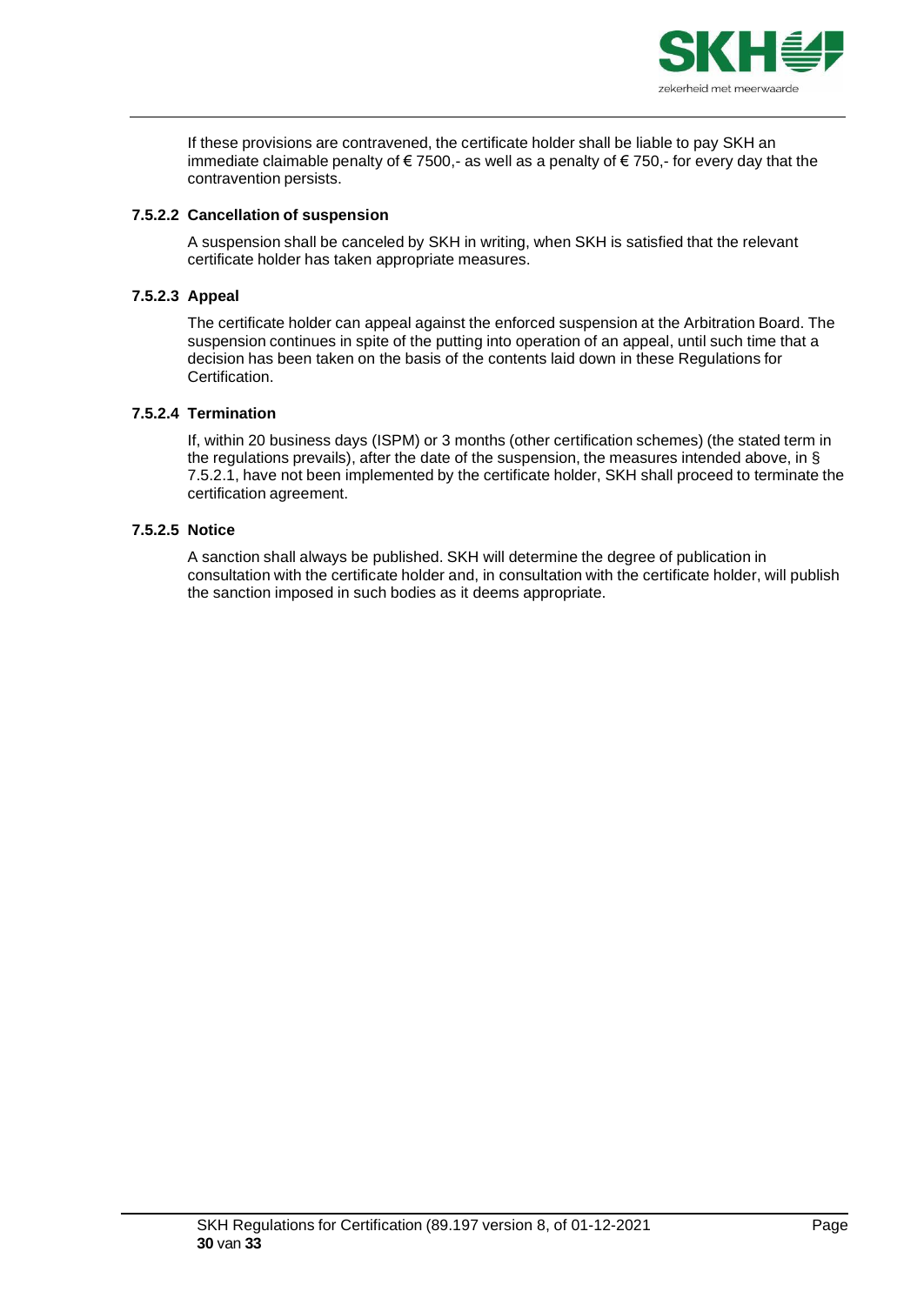

# <span id="page-30-0"></span>**8. COMPLAINT / BOARD OF ARBITRATION / NOTICE OF OBJECTION (WITH THE EXCEPTION OF MACHINERY DIRECTIVE, SEE CHAPTER 9)**

# <span id="page-30-1"></span>**8.1 Complaint**

Complaints can be submitted in writing and addressed to the director. The complaints are registered and assessed by the director in the order in which they come in. After this an investigation shall take place with the calling in of an expert (internal or external). The complainant receives a report with conclusions of the investigation. In case the complainant does not agree with the report an appeal is possible at the Board of Arbitration.

PS The complaint shall first be made known to the producer of the product should a complaint refer to a certified product.

# <span id="page-30-2"></span>**8.2 Appeal**

SKH takes care, as the occasion arises, that the Board of Arbitration shall be made responsible to pass judgment in respect of:

a. an appeal lodged against a decision, measure or sanction taken by SKH, in particular against:

- the rejection of an application (in accordance with section 5.2.2 or 5.4.2);
- the immediate termination of the certification agreement (in accordance with section 6.4.2); - a sanction taken (in accordance with section 7.5.2).

b. matters being referred to these SKH Regulations for Certification or to any agreements entered into with SKH to the Board of Arbitration.

The certificate holder may lodge an appeal with the Board of Arbitration within 30 days from the date of a measure or decision taken by SKH. The lodging of an appeal shall not affect the measure or decision by SKH until such time as the Board of Arbitration has given its verdict.

The bringing in of a Board of Arbitration, the procedure, as well as the manner in which the judgment has come about and is being announced is laid down in the SKH Regulations for the Board of Arbitration. On request and following on the submitting of a notice of objection, these regulations shall be made available.

## <span id="page-30-3"></span>**8.3 Putting an appeal into operation**

The putting into operation of an appeal shall take place by sending a registered letter, including a founded proposal, to the director of SKH, who shall pass on this notice of objection immediately to the chairman of the Board of Arbitration.

At the same time as the appeal is submitted, the appellant shall deposit a sum of  $\epsilon$  500,- from which any costs incurred by the appellant in connection with the appeal shall be deducted at a later date.

If the deposit is insufficient, the Board of Arbitration shall at any time be empowered to request an additional amount.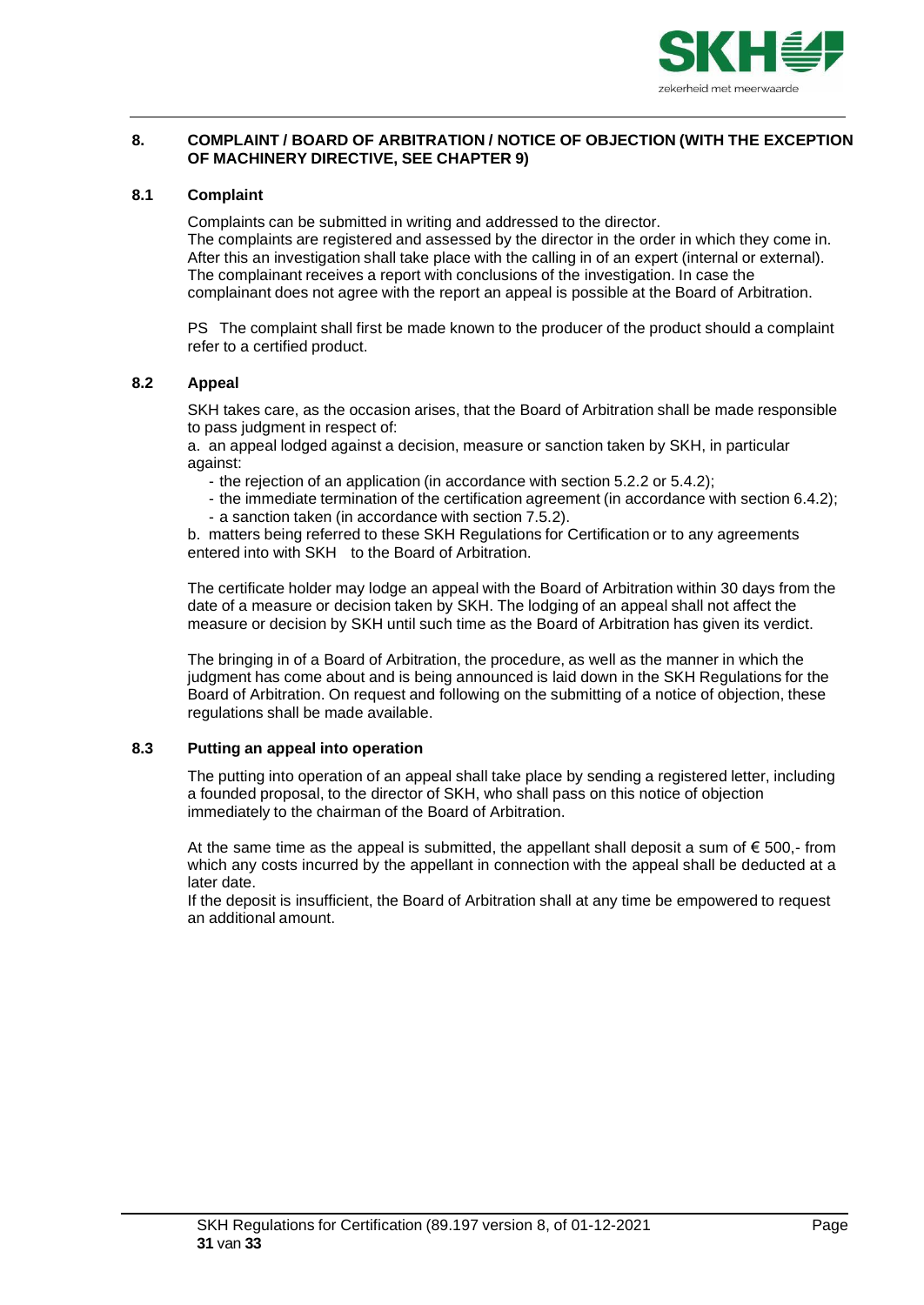

# <span id="page-31-0"></span>**9. APPEAL AND OBJECTION IN THE CONTEXT OF THE MACHINERY DIRECTIVE**

## <span id="page-31-1"></span>**9.1 General**

Complaint and appeal proceedings concerning the 'CE conformity declaration and the EC type study declaration concerning wood processing machines (EU Machinery Directive 2006/42/EC, annex IV, fields 1 to 8)'.

SKH observes the complaint proceedings for administrative bodies as set out in Chapters 6 & 7 of the Dutch General Act on Administrative Law in the context of its statutory inspection & certification activities.

#### <span id="page-31-2"></span>**9.2 Complaints**

Complaints concerning the 'CE conformity declaration and the EC type study declaration concerning wood processing machines (EU Machinery Directive 2006/42/EC, annex IV, fields 1 to 8)'. A stakeholder can file a complaint if he disagrees with a written decision or refusal to take a decision. SKH will inform the stakeholder of the option to file a complaint in its correspondence using the following clause:

Complaints clause:

A complaint can be made against this decision based on the Dutch General Act on Administrative Law. To that end, a complaint must be submitted to the SKH within 6 weeks after a decision has been provided. The complaint must substantiate why the decision is not correct. Please enclose a copy of the contested decision and any other documents related to the matter to the complaint.

#### <span id="page-31-3"></span>**9.3 Further requirements procedure for the handling of complaints**

A complaint will be handled by an employee of SKH who is not involved in the contested decision. In case the complainant does not agree with the report, an appeal can be submitted to the Board of Arbitration (refer to Chapter 8).

SKH will take a decision within six weeks after receipt of the appeal which will be communicated to the appellant in writing by registered mail. This period may be extended once by SKH with four weeks. If an appeal is submitted to the Board of Arbitration, the period within which SKH must take a decision is ten weeks. This period may also be extended once with four (4) weeks.

The appellant can object to the decision on the appeal to the District Court. This must be mentioned on the decision on the appeal.

# <span id="page-31-4"></span>**9.4 Appeals**

Appeal proceedings concerning the 'CE conformity declaration and the EC type study declaration concerning wood processing machines (EU Machinery Directive 2006/42/EC, appendix IV, fields 1 to 8)'.

A stakeholder can file an appeal with the District Court if he disagrees with a written decision or refusal to take a decision on a complaint.

The body will inform the stakeholder of the option to file an appeal in its correspondence using the following clause:

#### Appeal clause:

An appeal can be filed against this decision based on the Dutch General Act on Administrative Law. To that end, an appeal with a copy of the decision must be submitted to the District Court in (the region of the appellant) within 6 weeks after a decision has been provided. This appeal must indicate why the decision of the designated body (SKH in Wageningen) is incorrect. Administrative fees will be charged for the handling of an appeal.